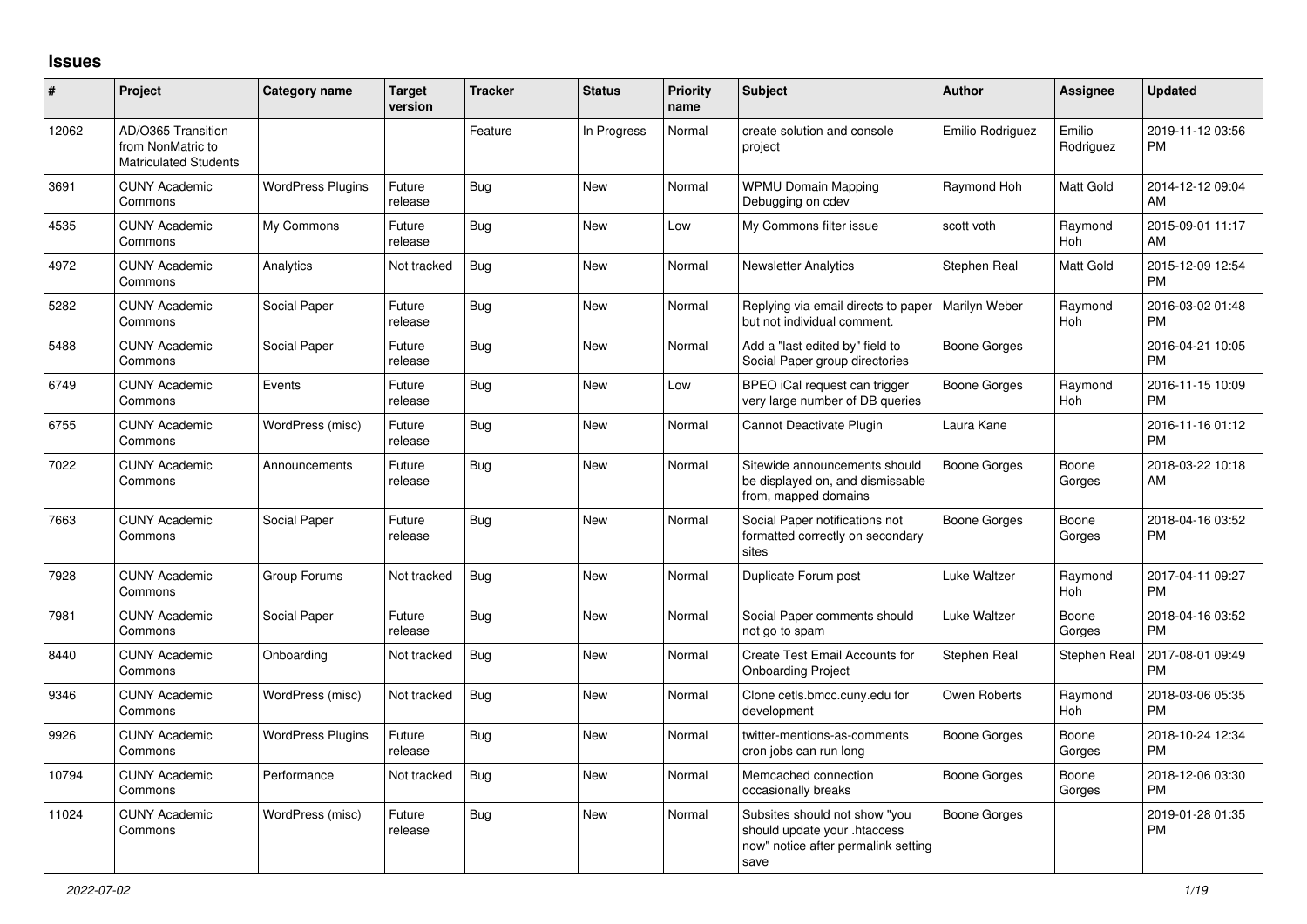| #     | Project                         | <b>Category name</b>     | <b>Target</b><br>version | <b>Tracker</b> | <b>Status</b> | <b>Priority</b><br>name | <b>Subject</b>                                                               | <b>Author</b>           | Assignee        | <b>Updated</b>                |
|-------|---------------------------------|--------------------------|--------------------------|----------------|---------------|-------------------------|------------------------------------------------------------------------------|-------------------------|-----------------|-------------------------------|
| 11243 | <b>CUNY Academic</b><br>Commons | BuddyPress (misc)        | Future<br>release        | Bug            | New           | Normal                  | Audit bp-custom.php                                                          | Raymond Hoh             | Raymond<br>Hoh  | 2022-04-26 11:59<br>AM        |
| 11392 | <b>CUNY Academic</b><br>Commons |                          | Future<br>release        | Bug            | New           | Normal                  | Migrate users away from<br><b>StatPress</b>                                  | Boone Gorges            |                 | 2019-04-23 03:53<br><b>PM</b> |
| 11879 | <b>CUNY Academic</b><br>Commons |                          | Not tracked              | Bug            | <b>New</b>    | Normal                  | Hypothesis comments appearing<br>on multiple, different pdfs across<br>blogs | Laurie Hurson           | Laurie Hurson   | 2019-09-19 02:39<br><b>PM</b> |
| 12438 | <b>CUNY Academic</b><br>Commons | Courses                  | Not tracked              | <b>Bug</b>     | <b>New</b>    | Normal                  | Site appearing twice                                                         | Laurie Hurson           | Boone<br>Gorges | 2020-02-18 01:34<br>PM.       |
| 12573 | <b>CUNY Academic</b><br>Commons | <b>WordPress Plugins</b> | Future<br>release        | Bug            | New           | Normal                  | <b>CommentPress Core Issues</b>                                              | scott voth              |                 | 2020-03-24 04:32<br><b>PM</b> |
| 13331 | <b>CUNY Academic</b><br>Commons | Site cloning             | Future<br>release        | Bug            | <b>New</b>    | Normal                  | Combine Site Template and Clone   Boone Gorges<br>operations                 |                         | Jeremy Felt     | 2021-11-19 12:39<br><b>PM</b> |
| 13430 | <b>CUNY Academic</b><br>Commons | Reply By Email           | Not tracked              | Bug            | <b>New</b>    | Normal                  | Delay in RBE                                                                 | Luke Waltzer            | Raymond<br>Hoh  | 2020-10-13 11:16<br>AM        |
| 13457 | <b>CUNY Academic</b><br>Commons | Group Forums             | 2.0.3                    | Bug            | New           | High                    | Forum post not sending<br>notifications                                      | Filipa Calado           | Raymond<br>Hoh  | 2022-06-29 11:32<br>AM        |
| 13949 | <b>CUNY Academic</b><br>Commons |                          | Not tracked              | <b>Bug</b>     | <b>New</b>    | Normal                  | Continued debugging of runaway<br>MySQL connections                          | Matt Gold               | Boone<br>Gorges | 2021-09-14 10:42<br>AM.       |
| 14496 | <b>CUNY Academic</b><br>Commons | Domain Mapping           | Future<br>release        | Bug            | <b>New</b>    | Normal                  | Mapped domain SSO uses<br>third-party cookies                                | Raymond Hoh             | Raymond<br>Hoh  | 2021-05-24 04:03<br><b>PM</b> |
| 14792 | <b>CUNY Academic</b><br>Commons |                          |                          | Bug            | New           | Normal                  | Inconsistent email notifications<br>from gravity forms                       | Raffi<br>Khatchadourian |                 | 2021-10-04 01:50<br><b>PM</b> |
| 14908 | <b>CUNY Academic</b><br>Commons | Performance              |                          | Bug            | New           | Normal                  | Stale object cache on cdev                                                   | Raymond Hoh             | Boone<br>Gorges | 2021-12-07 09:45<br>AM        |
| 14936 | <b>CUNY Academic</b><br>Commons |                          |                          | <b>Bug</b>     | New           | Normal                  | Commons websites blocked by<br>SPS campus network                            | Laurie Hurson           |                 | 2021-11-03 03:57<br><b>PM</b> |
| 14940 | <b>CUNY Academic</b><br>Commons |                          |                          | <b>Bug</b>     | <b>New</b>    | Normal                  | Discrepancy between Commons<br>profile "sites" and actual # of sites         | Laurie Hurson           |                 | 2021-11-08 11:09<br>AM        |
| 14987 | <b>CUNY Academic</b><br>Commons | <b>WordPress Plugins</b> | Future<br>release        | Bug            | New           | Normal                  | Elementor update causes<br>database freeze-up                                | Boone Gorges            | Boone<br>Gorges | 2021-11-29 12:02<br><b>PM</b> |
| 15757 | <b>CUNY Academic</b><br>Commons |                          |                          | Bug            | New           | Normal                  | Members # do not match                                                       | Laurie Hurson           |                 | 2022-03-30 04:52<br><b>PM</b> |
| 16177 | <b>CUNY Academic</b><br>Commons | Reply By Email           |                          | Bug            | <b>New</b>    | Normal                  | Switch to Inbound mode for RBE                                               | Raymond Hoh             | Raymond<br>Hoh  | 2022-05-30 04:32<br><b>PM</b> |
| 16199 | <b>CUNY Academic</b><br>Commons | <b>Directories</b>       | 2.0.3                    | <b>Bug</b>     | New           | Normal                  | Removed "Semester" Filter from<br><b>Courses Directory</b>                   | Laurie Hurson           | Boone<br>Gorges | 2022-06-29 11:32<br><b>AM</b> |
| 16255 | <b>CUNY Academic</b><br>Commons | WordPress (misc)         |                          | Bug            | <b>New</b>    | Normal                  | Need to define 'MULTISITE'<br>constant in wp-config.php                      | Raymond Hoh             |                 | 2022-06-19 09:31<br>AM        |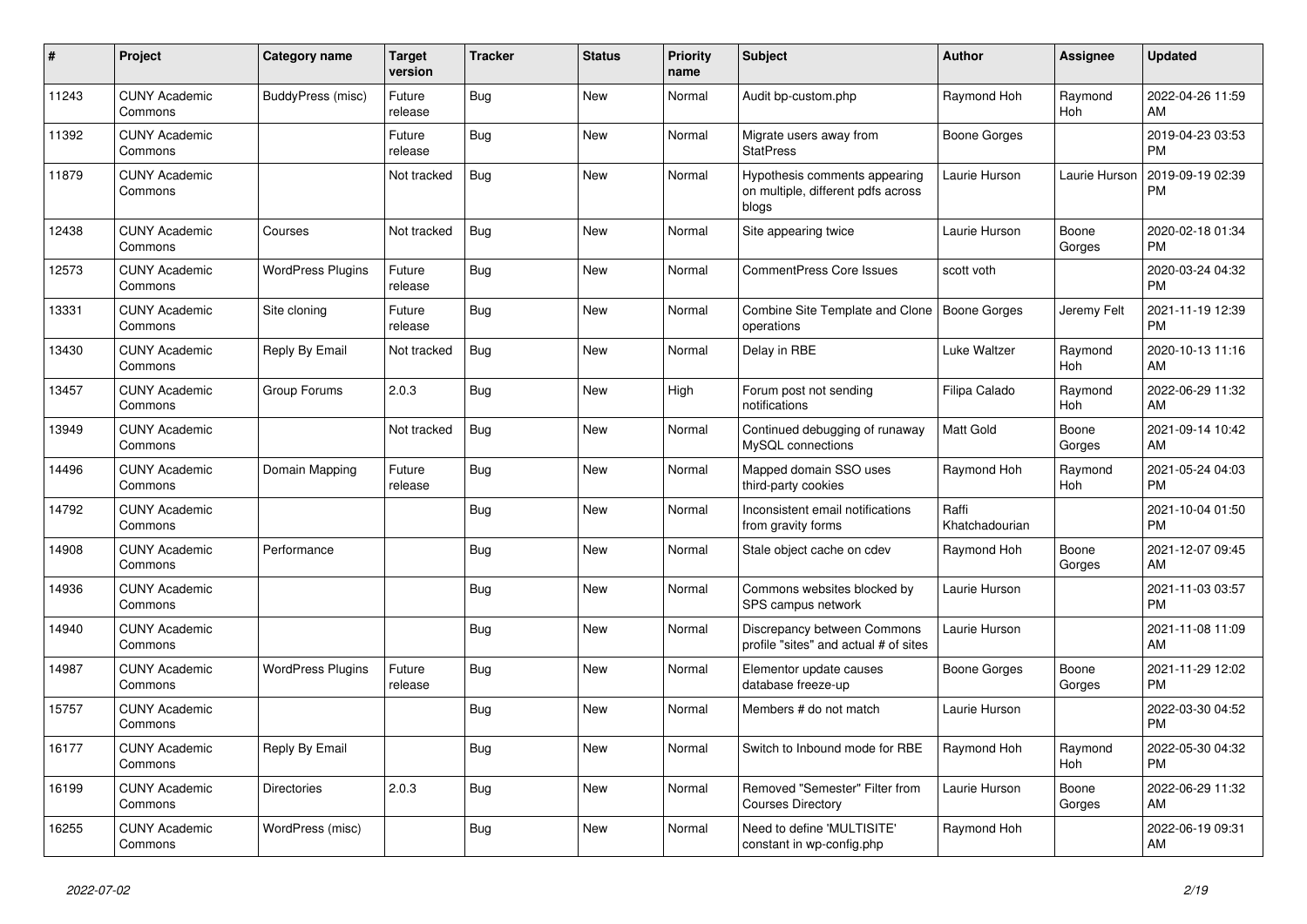| #     | Project                         | <b>Category name</b>     | <b>Target</b><br>version | <b>Tracker</b> | <b>Status</b> | <b>Priority</b><br>name | <b>Subject</b>                                                                             | Author                  | <b>Assignee</b>     | <b>Updated</b>                |
|-------|---------------------------------|--------------------------|--------------------------|----------------|---------------|-------------------------|--------------------------------------------------------------------------------------------|-------------------------|---------------------|-------------------------------|
| 16294 | <b>CUNY Academic</b><br>Commons |                          |                          | <b>Bug</b>     | <b>New</b>    | Urgent                  | CAC is down                                                                                | Raffi<br>Khatchadourian |                     | 2022-06-27 02:00<br><b>PM</b> |
| 16307 | <b>CUNY Academic</b><br>Commons |                          |                          | <b>Bug</b>     | New           | Normal                  | Add brief messaging to<br>accept/decline group membership<br>requests                      | Matt Gold               | Boone<br>Gorges     | 2022-06-27 06:13<br><b>PM</b> |
| 16318 | <b>CUNY Academic</b><br>Commons |                          |                          | Bug            | New           | Normal                  | Unable to Access block editor or<br>embed YouTube videos in new<br>pages, in one site only | <b>Syelle Graves</b>    |                     | 2022-07-01 06:53<br><b>PM</b> |
| 16319 | <b>CUNY Academic</b><br>Commons | <b>WordPress Plugins</b> | 2.0.3                    | <b>Bug</b>     | New           | Normal                  | <b>Request for Events Calendar Pro</b><br>5.14.2 update                                    | Raymond Hoh             | Raymond<br>Hoh      | 2022-07-01 04:16<br><b>PM</b> |
| 2167  | <b>CUNY Academic</b><br>Commons | WordPress (misc)         | Future<br>release        | Bug            | Assigned      | Normal                  | CAC-Livestream Plugin Issues                                                               | Michael Smith           | Dominic<br>Giglio   | 2015-01-02 03:06<br><b>PM</b> |
| 4388  | <b>CUNY Academic</b><br>Commons | WordPress (misc)         | Future<br>release        | Bug            | Assigned      | Normal                  | Repeated request for<br>authentication.                                                    | Alice.Lynn<br>McMichael | Raymond<br>Hoh      | 2015-08-11 07:35<br><b>PM</b> |
| 4438  | <b>CUNY Academic</b><br>Commons | Events                   | Future<br>release        | Bug            | Assigned      | Normal                  | Events Calendar - Export<br><b>Recurring Events</b>                                        | scott voth              | Daniel Jones        | 2016-05-23 04:25<br><b>PM</b> |
| 4661  | <b>CUNY Academic</b><br>Commons | User Experience          | Future<br>release        | Bug            | Assigned      | Normal                  | <b>Simplify Events text</b>                                                                | Matt Gold               | Samantha<br>Raddatz | 2015-10-02 09:06<br><b>PM</b> |
| 5268  | <b>CUNY Academic</b><br>Commons | Group Forums             | Future<br>release        | Bug            | Assigned      | Normal                  | Long-time to post to multiple<br>groups                                                    | Luke Waltzer            | Daniel Jones        | 2016-09-07 06:31<br><b>PM</b> |
| 5691  | <b>CUNY Academic</b><br>Commons | Blogs (BuddyPress)       | Future<br>release        | Bug            | Assigned      | High                    | Differing numbers on Sites display                                                         | Matt Gold               | Raymond<br>Hoh      | 2016-06-13 01:37<br><b>PM</b> |
| 5827  | <b>CUNY Academic</b><br>Commons | <b>Public Portfolio</b>  | Future<br>release        | Bug            | Assigned      | Normal                  | Academic Interests square bracket   scott voth<br>links not working                        |                         | Chris Stein         | 2016-08-11 11:59<br><b>PM</b> |
| 6671  | <b>CUNY Academic</b><br>Commons | Reply By Email           | Not tracked              | Bug            | Assigned      | Normal                  | "Post too often" RBE error<br>message                                                      | <b>Matt Gold</b>        | Raymond<br>Hoh      | 2016-11-11 09:55<br>AM        |
| 6995  | <b>CUNY Academic</b><br>Commons | Home Page                | Not tracked              | Bug            | Assigned      | Normal                  | member filter on homepage not<br>working                                                   | <b>Matt Gold</b>        | Raymond<br>Hoh      | 2016-12-11 09:46<br><b>PM</b> |
| 9835  | <b>CUNY Academic</b><br>Commons | Group Forums             | Future<br>release        | Bug            | Assigned      | Normal                  | add a "like" function?                                                                     | Marilyn Weber           | <b>Erik Trainer</b> | 2018-06-05 01:49<br><b>PM</b> |
| 12436 | <b>CUNY Academic</b><br>Commons |                          | Not tracked              | <b>Bug</b>     | Assigned      | Normal                  | Nightly system downtime                                                                    | <b>Boone Gorges</b>     |                     | 2020-08-01 09:30<br>AM        |
| 3939  | <b>CUNY Academic</b><br>Commons | <b>WordPress Plugins</b> | Future<br>release        | Bug            | Hold          | Normal                  | Activity stream support for<br>Co-Authors Plus plugin                                      | Raymond Hoh             | Raymond<br>Hoh      | 2015-11-09 06:13<br>PM        |
| 8991  | <b>CUNY Academic</b><br>Commons | Reply By Email           | Not tracked              | <b>Bug</b>     | Hold          | Normal                  | RBE duplicate email message<br>issue                                                       | Matt Gold               | Raymond<br>Hoh      | 2018-02-18 08:53<br><b>PM</b> |
| 9060  | <b>CUNY Academic</b><br>Commons | Commons In A Box         | Not tracked              | <b>Bug</b>     | Hold          | Normal                  | Problems with CBox image library<br>/ upload                                               | Lisa Rhody              | Raymond<br>Hoh      | 2018-01-10 03:26<br><b>PM</b> |
| 14113 | <b>CUNY Academic</b><br>Commons | WordPress (misc)         | Future<br>release        | <b>Bug</b>     | Hold          | Normal                  | Block Editor Not Working on this<br>page - Json error                                      | scott voth              | Boone<br>Gorges     | 2021-03-05 11:01<br>AM        |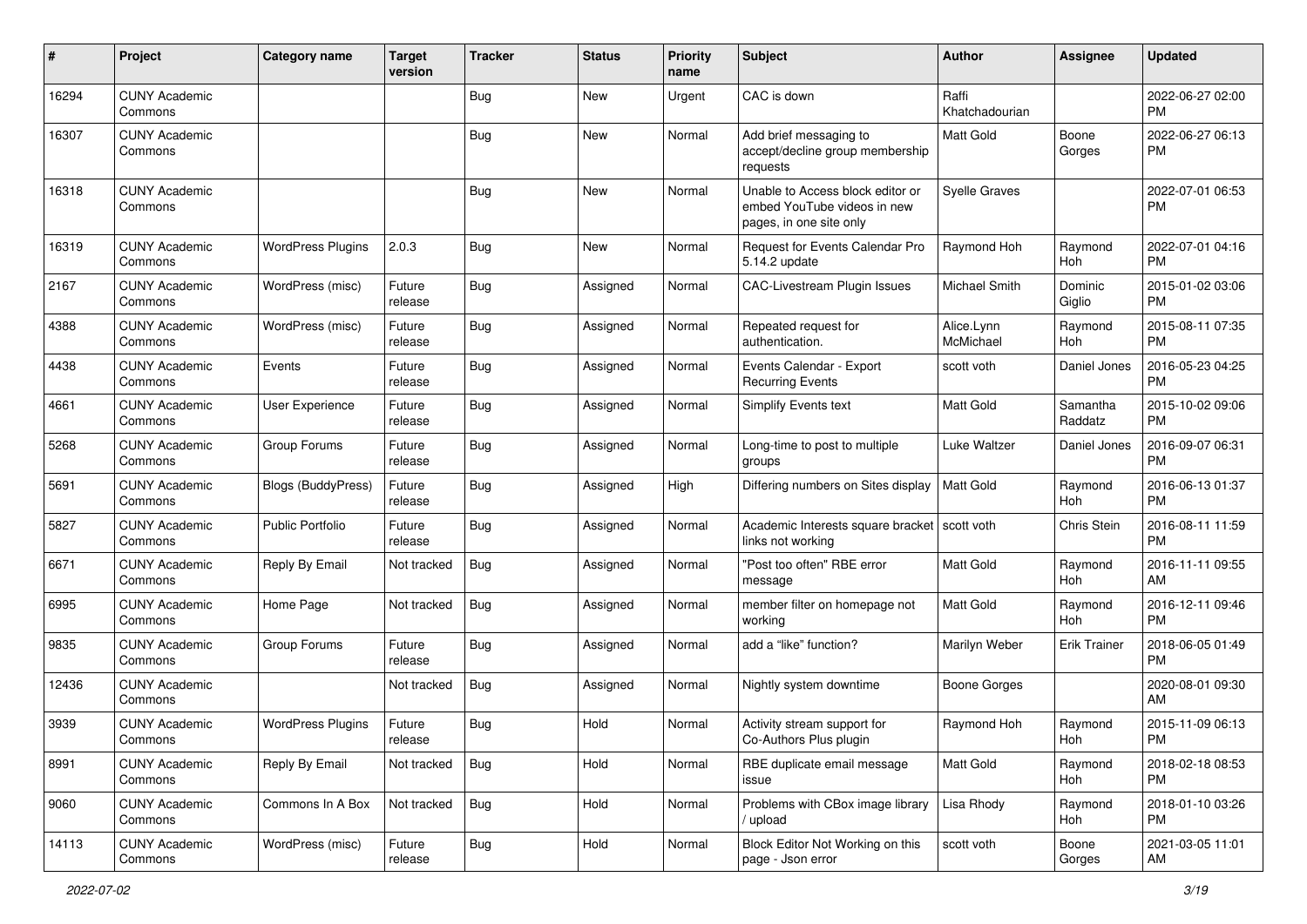| #     | Project                         | <b>Category name</b>       | <b>Target</b><br>version | <b>Tracker</b> | <b>Status</b>        | Priority<br>name | <b>Subject</b>                                                                                  | Author           | <b>Assignee</b>     | <b>Updated</b>                |
|-------|---------------------------------|----------------------------|--------------------------|----------------|----------------------|------------------|-------------------------------------------------------------------------------------------------|------------------|---------------------|-------------------------------|
| 5317  | <b>CUNY Academic</b><br>Commons | <b>Group Blogs</b>         | Not tracked              | Bug            | Reporter<br>Feedback | Normal           | Notifications of New Post Didn't<br>Come                                                        | Luke Waltzer     | Samantha<br>Raddatz | 2016-03-21 10:41<br><b>PM</b> |
| 6356  | <b>CUNY Academic</b><br>Commons | <b>WordPress Plugins</b>   | Future<br>release        | <b>Bug</b>     | Reporter<br>Feedback | Low              | Should Subscribe2 be<br>deprecated?                                                             | Luke Waltzer     |                     | 2017-03-20 12:20<br><b>PM</b> |
| 6644  | <b>CUNY Academic</b><br>Commons |                            | Not tracked              | Bug            | Reporter<br>Feedback | High             | White Screen at Login Pge                                                                       | Luke Waltzer     | Raymond<br>Hoh      | 2016-11-21 10:34<br><b>PM</b> |
| 8675  | <b>CUNY Academic</b><br>Commons | <b>User Onboarding</b>     | Future<br>release        | Bug            | Reporter<br>Feedback | Low              | Add new User search screen calls<br>for the input of email address but<br>doesn't work with one | Paul Hebert      | Boone<br>Gorges     | 2017-10-11 11:17<br>AM        |
| 9289  | <b>CUNY Academic</b><br>Commons | <b>WordPress Plugins</b>   | Future<br>release        | Bug            | Reporter<br>Feedback | Normal           | Email Users Plugin                                                                              | Laurie Hurson    | Boone<br>Gorges     | 2018-10-24 12:34<br><b>PM</b> |
| 9515  | <b>CUNY Academic</b><br>Commons | <b>WordPress Plugins</b>   | Not tracked              | Bug            | Reporter<br>Feedback | Normal           | Text to Speech plugin - "More<br>Slowly" checkbox not working                                   | scott voth       | Boone<br>Gorges     | 2018-06-13 02:26<br><b>PM</b> |
| 9979  | <b>CUNY Academic</b><br>Commons | <b>Email Notifications</b> | Not tracked              | Bug            | Reporter<br>Feedback | Normal           | Reports of slow email activation<br>emails                                                      | <b>Matt Gold</b> | Boone<br>Gorges     | 2018-08-29 09:40<br><b>PM</b> |
| 10040 | <b>CUNY Academic</b><br>Commons | WordPress (misc)           | Not tracked              | Bug            | Reporter<br>Feedback | Normal           | User doesn't see full list of themes                                                            | <b>Matt Gold</b> | Boone<br>Gorges     | 2018-07-25 10:12<br>AM        |
| 10262 | <b>CUNY Academic</b><br>Commons |                            | Not tracked              | Bug            | Reporter<br>Feedback | Normal           | Newsletter Plugin: Broken Image<br>at Bottom of All Newsletters                                 | Mark Webb        | Raymond<br>Hoh      | 2018-08-30 05:17<br><b>PM</b> |
| 10678 | <b>CUNY Academic</b><br>Commons |                            | Not tracked              | Bug            | Reporter<br>Feedback | High             | Newsletter Plugin Not Sending<br><b>Out Newsletters</b>                                         | Mark Webb        | Boone<br>Gorges     | 2019-09-16 09:38<br><b>PM</b> |
| 10769 | <b>CUNY Academic</b><br>Commons | <b>WordPress Themes</b>    | Not tracked              | Bug            | Reporter<br>Feedback | Normal           | 2011 Theme Sidebar                                                                              | Mark Webb        |                     | 2018-12-04 04:09<br><b>PM</b> |
| 11120 | <b>CUNY Academic</b><br>Commons | <b>WordPress Plugins</b>   | Not tracked              | Bug            | Reporter<br>Feedback | Normal           | Events Manager Events Not<br>Showing Up                                                         | Mark Webb        |                     | 2019-02-27 04:10<br><b>PM</b> |
| 11415 | <b>CUNY Academic</b><br>Commons | <b>WordPress Plugins</b>   | Not tracked              | Bug            | Reporter<br>Feedback | Normal           | Blog Subscriptions in Jetpack                                                                   | Laurie Hurson    |                     | 2019-05-14 10:34<br>AM        |
| 11556 | <b>CUNY Academic</b><br>Commons | Courses                    | Not tracked              | <b>Bug</b>     | Reporter<br>Feedback | Normal           | Instructor name given in course<br>listing                                                      | Tom Harbison     |                     | 2019-06-25 04:12<br><b>PM</b> |
| 11971 | <b>CUNY Academic</b><br>Commons | <b>Email Notifications</b> | Future<br>release        | <b>Bug</b>     | Reporter<br>Feedback | Low              | Pictures obscured in emailed post<br>notifications                                              | Marilyn Weber    | Raymond<br>Hoh      | 2019-11-21 01:14<br><b>PM</b> |
| 12198 | <b>CUNY Academic</b><br>Commons |                            | Not tracked              | Bug            | Reporter<br>Feedback | Normal           | Duplicate listing in My Sites                                                                   | Tom Harbison     |                     | 2019-12-09 05:50<br><b>PM</b> |
| 12360 | <b>CUNY Academic</b><br>Commons | <b>WordPress Themes</b>    | Not tracked              | Bug            | Reporter<br>Feedback | Normal           | site just says "DANTE We are<br>currently in maintenance mode,<br>please check back shortly."   | Marilyn Weber    |                     | 2020-02-04 12:13<br><b>PM</b> |
| 13328 | <b>CUNY Academic</b><br>Commons | Group Forums               | Not tracked              | <b>Bug</b>     | Reporter<br>Feedback | Normal           | cross-posting in two related<br>groups                                                          | Marilyn Weber    | Raymond<br>Hoh      | 2020-09-15 10:39<br><b>PM</b> |
| 14483 | <b>CUNY Academic</b><br>Commons | WordPress - Media          | Not tracked              | Bug            | Reporter<br>Feedback | Normal           | Wordpress PDF Embed Stopped<br>Working after JITP Media Clone                                   | Patrick DeDauw   | Boone<br>Gorges     | 2021-05-20 01:51<br><b>PM</b> |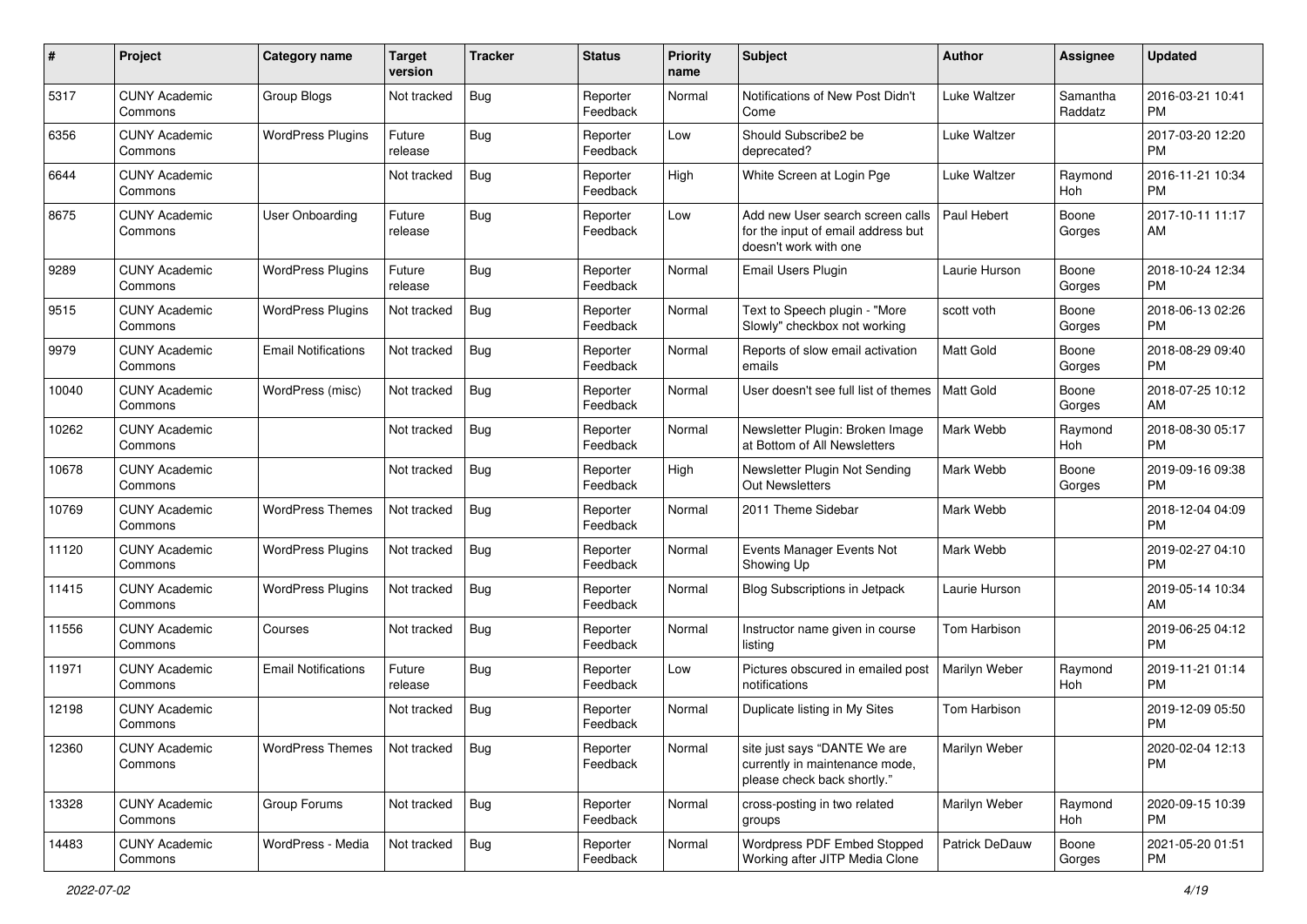| #     | Project                         | <b>Category name</b>     | <b>Target</b><br>version | <b>Tracker</b> | <b>Status</b>        | Priority<br>name | <b>Subject</b>                                                                    | <b>Author</b>           | <b>Assignee</b>     | <b>Updated</b>                |
|-------|---------------------------------|--------------------------|--------------------------|----------------|----------------------|------------------|-----------------------------------------------------------------------------------|-------------------------|---------------------|-------------------------------|
| 14629 | <b>CUNY Academic</b><br>Commons |                          | Not tracked              | Bug            | Reporter<br>Feedback | Normal           | Possible Post Order Bug?                                                          | <b>Syelle Graves</b>    |                     | 2021-09-14 10:47<br>AM.       |
| 15242 | <b>CUNY Academic</b><br>Commons | Performance              | Not tracked              | <b>Bug</b>     | Reporter<br>Feedback | Normal           | Slugist site                                                                      | Raffi<br>Khatchadourian | Boone<br>Gorges     | 2022-02-07 11:14<br>AM        |
| 15516 | <b>CUNY Academic</b><br>Commons | <b>WordPress Plugins</b> |                          | Bug            | Reporter<br>Feedback | Normal           | Can't publish or save draft of post<br>on wordpress.com                           | Raffi<br>Khatchadourian | Raymond<br>Hoh      | 2022-03-02 05:52<br><b>PM</b> |
| 16245 | <b>CUNY Academic</b><br>Commons | WordPress (misc)         |                          | Bug            | Reporter<br>Feedback | Normal           | Save Button missing on<br>WordPress Profile page                                  | scott voth              | Raymond<br>Hoh      | 2022-06-16 03:09<br>PM.       |
| 3419  | <b>CUNY Academic</b><br>Commons | Group Invitations        | 1.6.14                   | Bug            | Testing<br>Required  | Normal           | Neatening the display of<br>messages on group requests                            | <b>Matt Gold</b>        | Boone<br>Gorges     | 2014-09-01 09:29<br>PM.       |
| 11649 | <b>CUNY Academic</b><br>Commons | <b>WordPress Plugins</b> | 2.0.3                    | Bug            | In Progress          | Normal           | CC license displayed on every<br>page                                             | Gina Cherry             | Raymond<br>Hoh      | 2022-06-29 11:32<br>AM        |
| 308   | <b>CUNY Academic</b><br>Commons | Registration             | Future<br>release        | Feature        | New                  | Normal           | Group recommendations for<br>signup process                                       | Boone Gorges            | Samantha<br>Raddatz | 2015-11-09 05:07<br><b>PM</b> |
| 364   | <b>CUNY Academic</b><br>Commons | <b>WordPress Plugins</b> | Future<br>release        | Feature        | New                  | Normal           | <b>Bulletin Board</b>                                                             | <b>Matt Gold</b>        |                     | 2015-01-05 08:50<br>PM.       |
| 1166  | <b>CUNY Academic</b><br>Commons | <b>Email Invitations</b> | Future<br>release        | Feature        | New                  | Low              | Better organizational tools for Sent<br>Invites                                   | Boone Gorges            | Boone<br>Gorges     | 2015-11-09 06:02<br><b>PM</b> |
| 1167  | <b>CUNY Academic</b><br>Commons | <b>Email Invitations</b> | Future<br>release        | Feature        | New                  | Low              | Allow email invitations to be resent                                              | Boone Gorges            | Boone<br>Gorges     | 2015-11-12 12:53<br>AM        |
| 2753  | <b>CUNY Academic</b><br>Commons | Public Portfolio         | Future<br>release        | Feature        | <b>New</b>           | Normal           | Create actual actual tagification in<br>academic interests and other<br>fields    | Micki Kaufman           | Boone<br>Gorges     | 2015-01-05 08:52<br><b>PM</b> |
| 3048  | <b>CUNY Academic</b><br>Commons | <b>Public Portfolio</b>  | Future<br>release        | Feature        | New                  | Low              | Images for rich text profile fields                                               | Boone Gorges            | Boone<br>Gorges     | 2014-02-19 12:56<br><b>PM</b> |
| 3580  | <b>CUNY Academic</b><br>Commons | Group Blogs              | Future<br>release        | Feature        | <b>New</b>           | Normal           | Multiple blogs per group                                                          | Boone Gorges            | Boone<br>Gorges     | 2018-02-20 02:02<br>PM.       |
| 3615  | <b>CUNY Academic</b><br>Commons | Redmine                  | Not tracked              | Feature        | New                  | Low              | Create Redmine issues via email                                                   | Dominic Giglio          | Boone<br>Gorges     | 2017-11-16 11:36<br>AM        |
| 3657  | <b>CUNY Academic</b><br>Commons | WordPress (misc)         | Not tracked              | Feature        | New                  | Normal           | Create alert for GC email<br>addresses                                            | Matt Gold               | Matt Gold           | 2016-04-14 11:29<br><b>PM</b> |
| 4481  | <b>CUNY Academic</b><br>Commons | Events                   | Future<br>release        | Feature        | New                  | Normal           | Group admins/mods should have<br>the ability to unlink an event from<br>the group | Boone Gorges            | Boone<br>Gorges     | 2017-04-24 03:53<br><b>PM</b> |
| 4635  | <b>CUNY Academic</b><br>Commons | Authentication           | Future<br>release        | Feature        | New                  | Normal           | Allow non-WP authentication                                                       | Boone Gorges            | Sonja Leix          | 2019-03-01 02:05<br>PM        |
| 5050  | <b>CUNY Academic</b><br>Commons | Social Paper             | Future<br>release        | Feature        | New                  | Low              | Making comments visible in SP<br>editing mode (SP suggestion #1)                  | Marilyn Weber           | Samantha<br>Raddatz | 2019-09-17 11:10<br>PM.       |
| 5052  | <b>CUNY Academic</b><br>Commons | Social Paper             | Future<br>release        | Feature        | New                  | Low              | Sentence by sentence or line by<br>line comments (SP suggestion #3)               | Marilyn Weber           | Boone<br>Gorges     | 2016-02-11 10:24<br><b>PM</b> |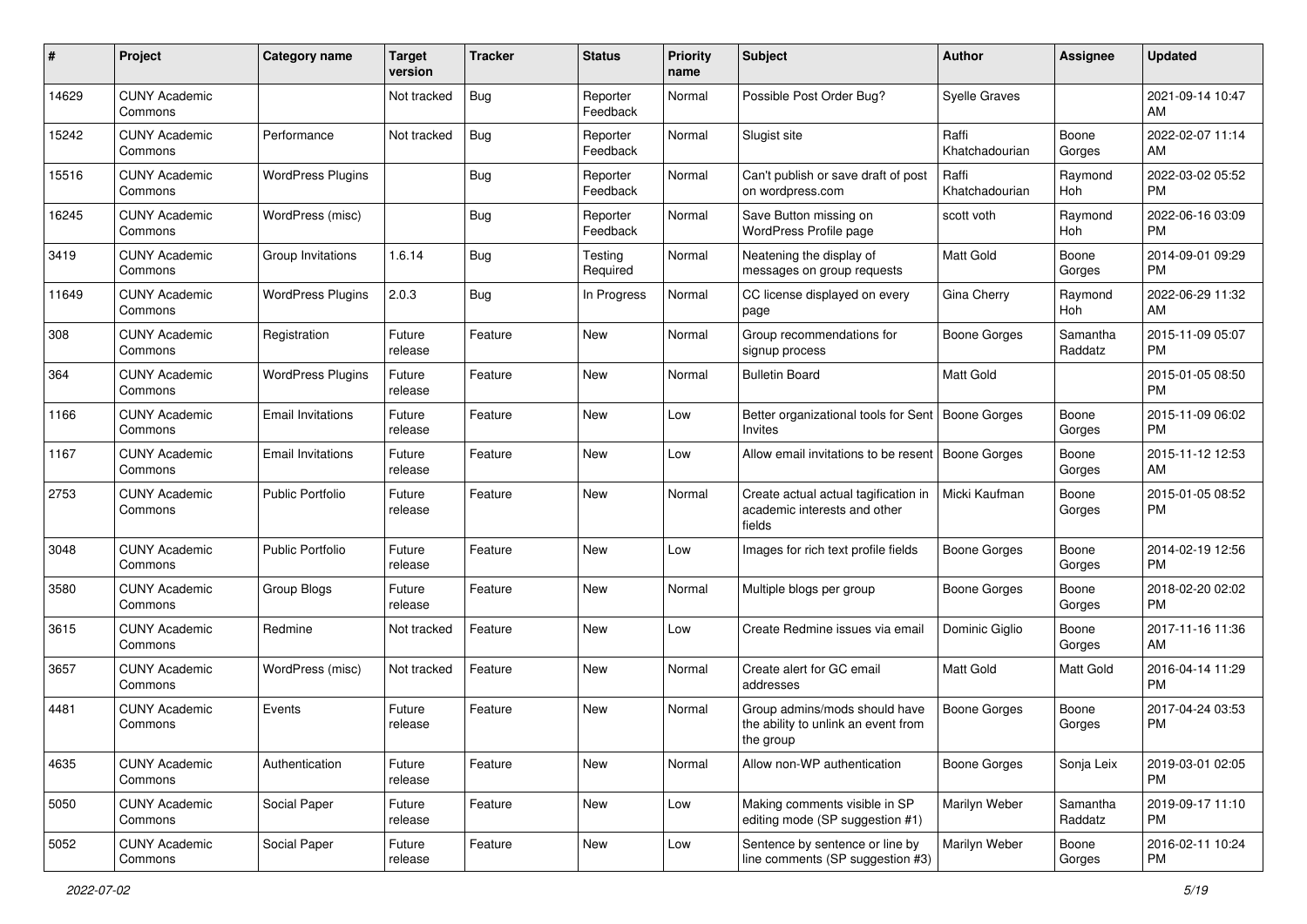| #    | Project                         | Category name              | <b>Target</b><br>version | <b>Tracker</b> | <b>Status</b> | <b>Priority</b><br>name | <b>Subject</b>                                                                                                                                        | <b>Author</b>           | <b>Assignee</b>     | <b>Updated</b>                |
|------|---------------------------------|----------------------------|--------------------------|----------------|---------------|-------------------------|-------------------------------------------------------------------------------------------------------------------------------------------------------|-------------------------|---------------------|-------------------------------|
| 5053 | <b>CUNY Academic</b><br>Commons | Social Paper               | Future<br>release        | Feature        | <b>New</b>    | Low                     | Scrollable menu to add readers<br>(SP suggestion #4)                                                                                                  | Marilyn Weber           | Samantha<br>Raddatz | 2016-04-21 05:21<br><b>PM</b> |
| 5058 | <b>CUNY Academic</b><br>Commons | Social Paper               | Future<br>release        | Feature        | <b>New</b>    | Low                     | Can there be a clearer signal that<br>even when comments have<br>already been made you add<br>comments by clicking on the side?<br>(SP suggestion #5) | Marilyn Weber           | Samantha<br>Raddatz | 2016-02-11 10:24<br><b>PM</b> |
| 5199 | <b>CUNY Academic</b><br>Commons | Social Paper               | Future<br>release        | Feature        | <b>New</b>    | Normal                  | add tables to the SP editor                                                                                                                           | Marilyn Weber           |                     | 2016-10-24 11:27<br>AM        |
| 5205 | <b>CUNY Academic</b><br>Commons | Social Paper               | Future<br>release        | Feature        | <b>New</b>    | Normal                  | Social Paper folders                                                                                                                                  | Marilyn Weber           |                     | 2016-02-11 10:24<br><b>PM</b> |
| 5397 | <b>CUNY Academic</b><br>Commons | Social Paper               | Future<br>release        | Feature        | <b>New</b>    | Normal                  | frustrating to have to<br>enable/disable in SP                                                                                                        | Marilyn Weber           | Samantha<br>Raddatz | 2016-04-20 03:39<br><b>PM</b> |
| 5489 | <b>CUNY Academic</b><br>Commons | Social Paper               | Future<br>release        | Feature        | <b>New</b>    | Normal                  | Asc/desc sorting for Social Paper<br>directories                                                                                                      | <b>Boone Gorges</b>     |                     | 2016-04-21 10:06<br><b>PM</b> |
| 5679 | <b>CUNY Academic</b><br>Commons | Analytics                  | Not tracked              | Feature        | <b>New</b>    | Normal                  | Logged In Users for GA                                                                                                                                | Valerie Townsend        | Valerie<br>Townsend | 2016-06-11 09:49<br>AM        |
| 5992 | <b>CUNY Academic</b><br>Commons | <b>Email Notifications</b> | Future<br>release        | Feature        | <b>New</b>    | Normal                  | Changing the From line of<br>autogenerated blog emails                                                                                                | Marilyn Weber           |                     | 2018-09-27 05:19<br><b>PM</b> |
| 6078 | <b>CUNY Academic</b><br>Commons | <b>Blogs (BuddyPress)</b>  | Future<br>release        | Feature        | <b>New</b>    | Normal                  | <b>Explore Adding Network Blog</b><br>Metadata Plugin                                                                                                 | Luke Waltzer            | Luke Waltzer        | 2016-10-11 10:29<br><b>PM</b> |
| 6332 | <b>CUNY Academic</b><br>Commons | WordPress (misc)           | Future<br>release        | Feature        | <b>New</b>    | Normal                  | Allow uploaded files to be marked<br>as private in an ad hoc way                                                                                      | <b>Boone Gorges</b>     |                     | 2016-10-17 11:41<br><b>PM</b> |
| 6389 | <b>CUNY Academic</b><br>Commons | <b>BuddyPress Docs</b>     | Future<br>release        | Feature        | <b>New</b>    | Low                     | Make Discussion Area Visible<br>When Editing a Doc                                                                                                    | Luke Waltzer            | Boone<br>Gorges     | 2016-10-21 04:16<br><b>PM</b> |
| 8211 | <b>CUNY Academic</b><br>Commons | <b>WordPress Themes</b>    | Future<br>release        | Feature        | <b>New</b>    | Normal                  | Theme Suggestions: Material<br>Design-Inspired Themes                                                                                                 | Margaret Galvan         | Margaret<br>Galvan  | 2017-08-07 02:48<br><b>PM</b> |
| 8498 | <b>CUNY Academic</b><br>Commons | <b>WordPress Plugins</b>   | Future<br>release        | Feature        | <b>New</b>    | Low                     | <b>Gravity Forms Email Users</b>                                                                                                                      | Raffi<br>Khatchadourian | Matt Gold           | 2017-10-13 12:58<br><b>PM</b> |
| 8835 | <b>CUNY Academic</b><br>Commons | <b>Blogs (BuddyPress)</b>  | Future<br>release        | Feature        | <b>New</b>    | Normal                  | Extend cuny is shortlinks to sites                                                                                                                    | Luke Waltzer            | Boone<br>Gorges     | 2022-04-26 11:59<br>AM        |
| 9420 | <b>CUNY Academic</b><br>Commons | cuny.is                    | Not tracked              | Feature        | <b>New</b>    | Normal                  | Request for http://cuny.is/streams                                                                                                                    | Raffi<br>Khatchadourian | Marilyn<br>Weber    | 2018-04-02 10:08<br>AM        |
| 9643 | <b>CUNY Academic</b><br>Commons | Publicity                  | Not tracked              | Feature        | <b>New</b>    | Normal                  | Create a page on the Commons<br>for logos etc.                                                                                                        | Stephen Real            | Stephen Real        | 2018-04-24 10:53<br>AM        |
| 9720 | <b>CUNY Academic</b><br>Commons | Authentication             | Future<br>release        | Feature        | <b>New</b>    | Normal                  | The Commons should be an<br>oAuth provider                                                                                                            | Boone Gorges            |                     | 2019-03-01 02:04<br><b>PM</b> |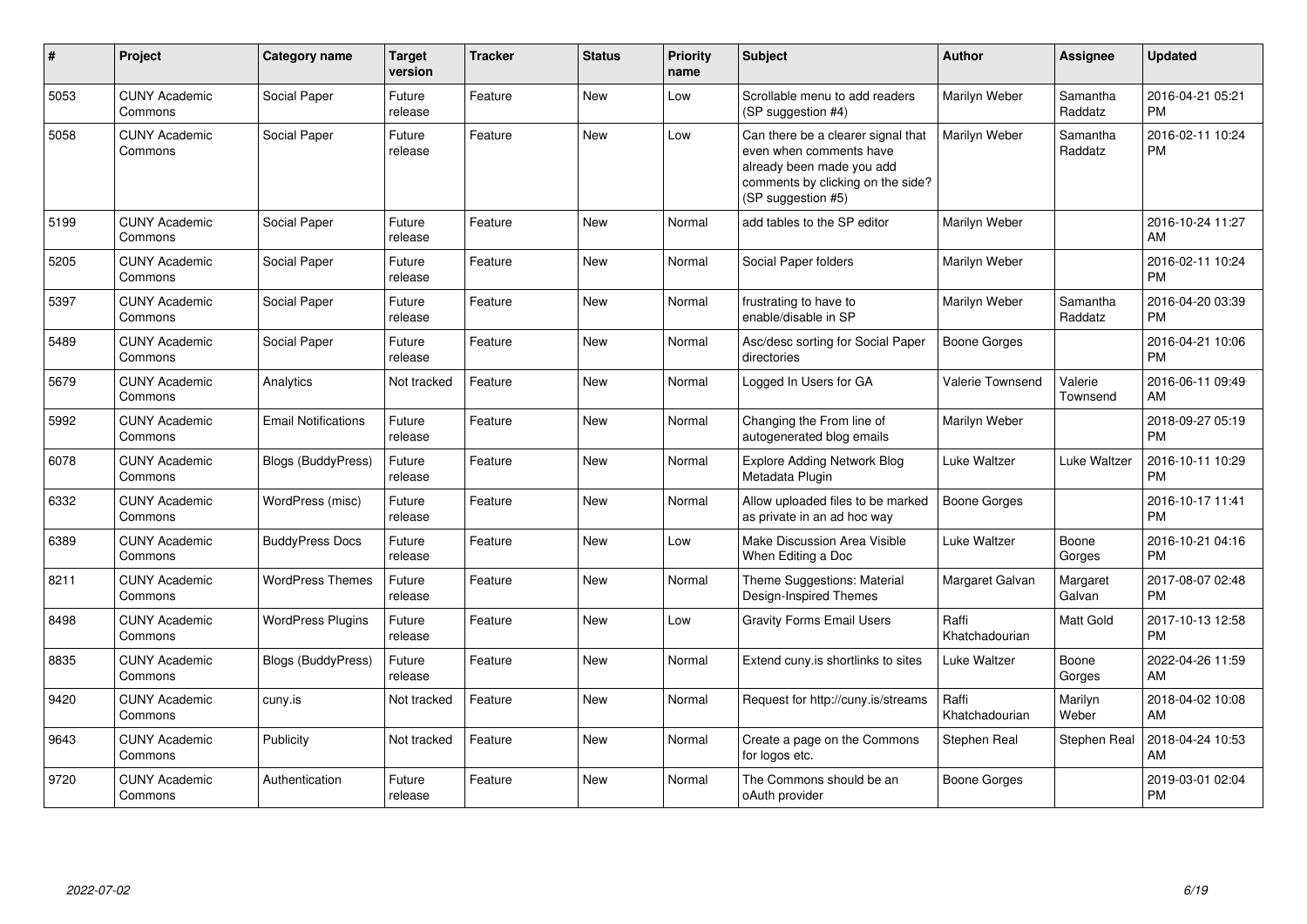| #     | Project                         | Category name                  | <b>Target</b><br>version | <b>Tracker</b> | <b>Status</b> | <b>Priority</b><br>name | Subject                                                                                                                                      | Author                 | Assignee          | <b>Updated</b>                |
|-------|---------------------------------|--------------------------------|--------------------------|----------------|---------------|-------------------------|----------------------------------------------------------------------------------------------------------------------------------------------|------------------------|-------------------|-------------------------------|
| 9908  | <b>CUNY Academic</b><br>Commons |                                | Not tracked              | Feature        | <b>New</b>    | Normal                  | Is it possible to send email<br>updates to users (or an email<br>address not on the list) for only a<br>single page AFTER being<br>prompted? | <b>Michael Shields</b> | scott voth        | 2018-06-11 01:34<br><b>PM</b> |
| 10226 | <b>CUNY Academic</b><br>Commons | Courses                        | Future<br>release        | Feature        | New           | Normal                  | Add "My Courses" to drop down<br>list                                                                                                        | scott voth             | Boone<br>Gorges   | 2021-11-19 12:42<br><b>PM</b> |
| 10354 | <b>CUNY Academic</b><br>Commons | <b>Public Portfolio</b>        | Future<br>release        | Feature        | <b>New</b>    | Normal                  | Opt out of Having a Profile Page                                                                                                             | scott voth             | Chris Stein       | 2020-05-12 10:43<br>AM        |
| 11531 | <b>CUNY Academic</b><br>Commons | Events                         | Future<br>release        | Feature        | <b>New</b>    | Normal                  | Main Events calendar should<br>include non-public events that<br>user has access to                                                          | scott voth             | Boone<br>Gorges   | 2019-06-11 10:00<br>AM.       |
| 11789 | <b>CUNY Academic</b><br>Commons | Courses                        | Future<br>release        | Feature        | New           | Normal                  | Ability to remove item from<br>Courses list                                                                                                  | Laurie Hurson          | Sonja Leix        | 2019-09-24 12:28<br><b>PM</b> |
| 11834 | <b>CUNY Academic</b><br>Commons | Group Files                    | Future<br>release        | Feature        | New           | Normal                  | Improved tools for managing<br>group file folders                                                                                            | <b>Boone Gorges</b>    | Sonja Leix        | 2019-09-06 03:55<br><b>PM</b> |
| 11860 | <b>CUNY Academic</b><br>Commons | Registration                   | Future<br>release        | Feature        | New           | Normal                  | Ensure Students Are Aware They<br>Can Use Aliases At Registration                                                                            | scott voth             |                   | 2019-09-24 08:46<br>AM        |
| 12042 | <b>CUNY Academic</b><br>Commons | <b>Email Notifications</b>     | Future<br>release        | Feature        | <b>New</b>    | Normal                  | Improved error logging for BPGES<br>send queue                                                                                               | <b>Boone Gorges</b>    | Boone<br>Gorges   | 2021-11-19 12:25<br><b>PM</b> |
| 12091 | <b>CUNY Academic</b><br>Commons | <b>Group Files</b>             | Future<br>release        | Feature        | <b>New</b>    | Normal                  | Improved pre-upload file validation<br>for bp-group-documents                                                                                | <b>Boone Gorges</b>    | Boone<br>Gorges   | 2019-11-14 01:21<br><b>PM</b> |
| 12911 | <b>CUNY Academic</b><br>Commons |                                | Not tracked              | Feature        | New           | Normal                  | Block access to xmlrpc.php based<br>on User-Agent                                                                                            | <b>Boone Gorges</b>    | Boone<br>Gorges   | 2020-06-09 05:12<br><b>PM</b> |
| 13048 | <b>CUNY Academic</b><br>Commons | Shortcodes and<br>embeds       | Future<br>release        | Feature        | New           | Normal                  | Jupyter Notebooks support                                                                                                                    | <b>Boone Gorges</b>    |                   | 2020-07-14 11:46<br>AM        |
| 13199 | <b>CUNY Academic</b><br>Commons | Group Forums                   | Future<br>release        | Feature        | <b>New</b>    | Normal                  | Favoring Groups over bbPress<br>plugin                                                                                                       | Colin McDonald         | Colin<br>McDonald | 2021-11-19 12:28<br><b>PM</b> |
| 13358 | <b>CUNY Academic</b><br>Commons | Group Forums                   | Future<br>release        | Feature        | <b>New</b>    | Normal                  | Improved UI for group forum<br>threading settings                                                                                            | <b>Boone Gorges</b>    | Raymond<br>Hoh    | 2021-11-19 12:27<br><b>PM</b> |
| 13370 | <b>CUNY Academic</b><br>Commons | Group Library                  | Future<br>release        | Feature        | New           | Normal                  | Library bulk deletion and folder<br>editing                                                                                                  | Colin McDonald         | Boone<br>Gorges   | 2020-10-13 10:41<br>AM        |
| 13466 | <b>CUNY Academic</b><br>Commons | Cavalcade                      | Future<br>release        | Feature        | <b>New</b>    | Normal                  | Automated cleanup for duplicate<br>Cavalcade tasks                                                                                           | <b>Boone Gorges</b>    | Boone<br>Gorges   | 2020-10-13 05:24<br><b>PM</b> |
| 13650 | <b>CUNY Academic</b><br>Commons | Group Library                  | Future<br>release        | Feature        | New           | Normal                  | Forum Attachments in Group<br>Library                                                                                                        | Laurie Hurson          |                   | 2021-11-19 12:30<br><b>PM</b> |
| 13835 | <b>CUNY Academic</b><br>Commons | WordPress (misc)               | Future<br>release        | Feature        | New           | Normal                  | Allow OneSearch widget to have<br>'CUNY' as campus                                                                                           | <b>Boone Gorges</b>    | Boone<br>Gorges   | 2021-11-19 12:39<br><b>PM</b> |
| 13891 | <b>CUNY Academic</b><br>Commons | Internal Tools and<br>Workflow | 2.1.0                    | Feature        | New           | Normal                  | Migrate automated linting to<br>GitHub Actions                                                                                               | <b>Boone Gorges</b>    | Jeremy Felt       | 2022-06-29 11:13<br>AM        |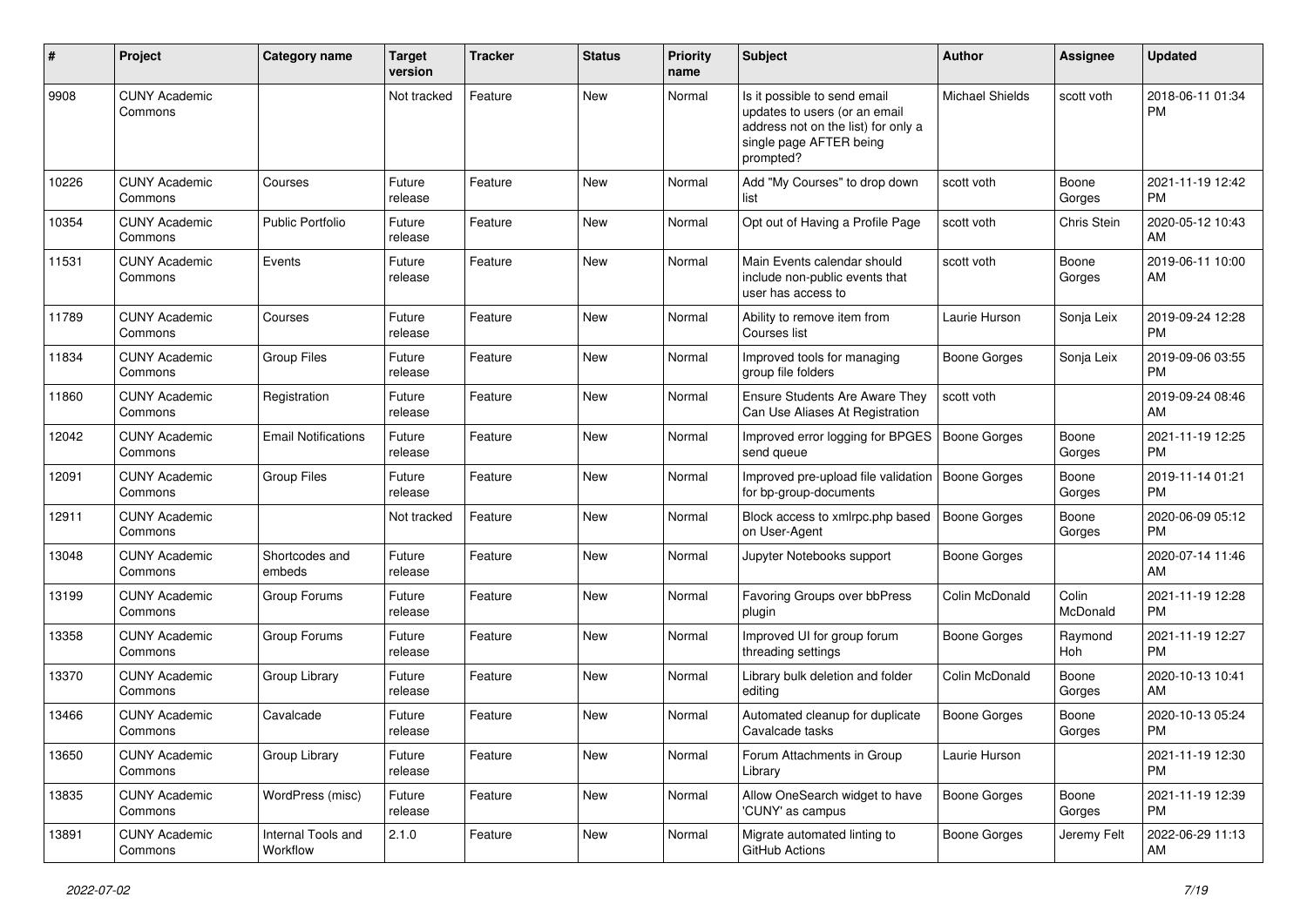| #     | Project                         | <b>Category name</b>           | <b>Target</b><br>version | <b>Tracker</b> | <b>Status</b> | <b>Priority</b><br>name | Subject                                                                                    | Author                  | <b>Assignee</b>     | <b>Updated</b>                |
|-------|---------------------------------|--------------------------------|--------------------------|----------------|---------------|-------------------------|--------------------------------------------------------------------------------------------|-------------------------|---------------------|-------------------------------|
| 14184 | <b>CUNY Academic</b><br>Commons | <b>Public Portfolio</b>        | Future<br>release        | Feature        | <b>New</b>    | Normal                  | Centralized mechanism for storing<br>Campus affiliations                                   | <b>Boone Gorges</b>     | Boone<br>Gorges     | 2022-01-04 11:35<br>AM        |
| 14309 | <b>CUNY Academic</b><br>Commons | Group Library                  | Future<br>release        | Feature        | New           | Normal                  | Better handling of<br>bp_group_document file download<br>attempts when file is not present | <b>Boone Gorges</b>     | Boone<br>Gorges     | 2021-11-19 12:28<br><b>PM</b> |
| 14394 | <b>CUNY Academic</b><br>Commons |                                | Not tracked              | Feature        | New           | Normal                  | Commons News Site - redesign                                                               | scott voth              | scott voth          | 2021-09-14 10:46<br>AM        |
| 14787 | <b>CUNY Academic</b><br>Commons | <b>Plugin Packages</b>         | Future<br>release        | Feature        | New           | Normal                  | Creating a "Design" plugin<br>package                                                      | Laurie Hurson           | scott voth          | 2022-04-27 04:56<br><b>PM</b> |
| 15194 | <b>CUNY Academic</b><br>Commons | Internal Tools and<br>Workflow | 2.1.0                    | Feature        | <b>New</b>    | Normal                  | PHPCS sniff for un-restored<br>switch_to_blog() calls                                      | Boone Gorges            | Jeremy Felt         | 2022-05-26 10:45<br>AM        |
| 15883 | <b>CUNY Academic</b><br>Commons |                                | 2.1.0                    | Feature        | <b>New</b>    | Normal                  | Release BPGES update                                                                       | Boone Gorges            | Boone<br>Gorges     | 2022-05-26 10:39<br>AM        |
| 16314 | <b>CUNY Academic</b><br>Commons | <b>WordPress Plugins</b>       |                          | Feature        | New           | Normal                  | Install Multicollab plug-in?                                                               | Raffi<br>Khatchadourian |                     | 2022-06-29 03:44<br><b>PM</b> |
| 58    | <b>CUNY Academic</b><br>Commons | BuddyPress (misc)              | Future<br>release        | Feature        | Assigned      | Low                     | Make member search sortable by<br>last name                                                | Roberta Brody           | Boone<br>Gorges     | 2010-08-26 02:38<br><b>PM</b> |
| 287   | <b>CUNY Academic</b><br>Commons | WordPress (misc)               | Future<br>release        | Feature        | Assigned      | Normal                  | Create troubleshooting tool for<br>account sign-up                                         | <b>Matt Gold</b>        | Boone<br>Gorges     | 2015-11-09 06:17<br><b>PM</b> |
| 310   | <b>CUNY Academic</b><br>Commons | BuddyPress (misc)              | Future<br>release        | Feature        | Assigned      | Low                     | <b>Friend Request Email</b>                                                                | Matt Gold               | Samantha<br>Raddatz | 2015-11-09 05:08<br><b>PM</b> |
| 333   | <b>CUNY Academic</b><br>Commons | <b>Email Notifications</b>     | Future<br>release        | Feature        | Assigned      | Low                     | Delay Forum Notification Email<br>Delivery Until After Editing Period<br>Ends              | Matt Gold               | Raymond<br>Hoh      | 2015-11-09 06:01<br><b>PM</b> |
| 365   | <b>CUNY Academic</b><br>Commons | WordPress (misc)               | Future<br>release        | Feature        | Assigned      | Normal                  | <b>Create Mouseover Tooltips</b><br>throughout Site                                        | Matt Gold               | Chris Stein         | 2015-11-09 06:18<br><b>PM</b> |
| 370   | <b>CUNY Academic</b><br>Commons | Registration                   | Future<br>release        | Feature        | Assigned      | High                    | Guest Accounts                                                                             | <b>Matt Gold</b>        | Matt Gold           | 2015-04-09 09:33<br><b>PM</b> |
| 377   | <b>CUNY Academic</b><br>Commons | <b>BuddyPress</b> (misc)       | Future<br>release        | Feature        | Assigned      | Normal                  | Like buttons                                                                               | Matt Gold               | Boone<br>Gorges     | 2010-11-16 05:13<br><b>PM</b> |
| 412   | <b>CUNY Academic</b><br>Commons | <b>WordPress Themes</b>        | Future<br>release        | Feature        | Assigned      | Normal                  | <b>Featured Themes</b>                                                                     | <b>Matt Gold</b>        | Dominic<br>Giglio   | 2015-01-05 08:44<br><b>PM</b> |
| 435   | <b>CUNY Academic</b><br>Commons | BuddyPress (misc)              | Future<br>release        | Feature        | Assigned      | Normal                  | Include Avatar Images in Forum<br><b>Post Notification Emails</b>                          | <b>Matt Gold</b>        | Boone<br>Gorges     | 2010-12-08 12:40<br><b>PM</b> |
| 481   | <b>CUNY Academic</b><br>Commons | Groups (misc)                  | Future<br>release        | Feature        | Assigned      | Normal                  | ability to archive inactive groups<br>and blogs                                            | Michael Mandiberg       | Samantha<br>Raddatz | 2015-11-09 05:56<br><b>PM</b> |
| 497   | <b>CUNY Academic</b><br>Commons | <b>WordPress Plugins</b>       | Future<br>release        | Feature        | Assigned      | Normal                  | Drag and Drop Ordering on<br>Gallery Post Plugin                                           | Matt Gold               | Ron Rennick         | 2015-11-09 06:18<br><b>PM</b> |
| 500   | <b>CUNY Academic</b><br>Commons | BuddyPress (misc)              | Future<br>release        | Feature        | Assigned      | Normal                  | Export Group Data                                                                          | Matt Gold               | Boone<br>Gorges     | 2010-12-19 12:09<br><b>PM</b> |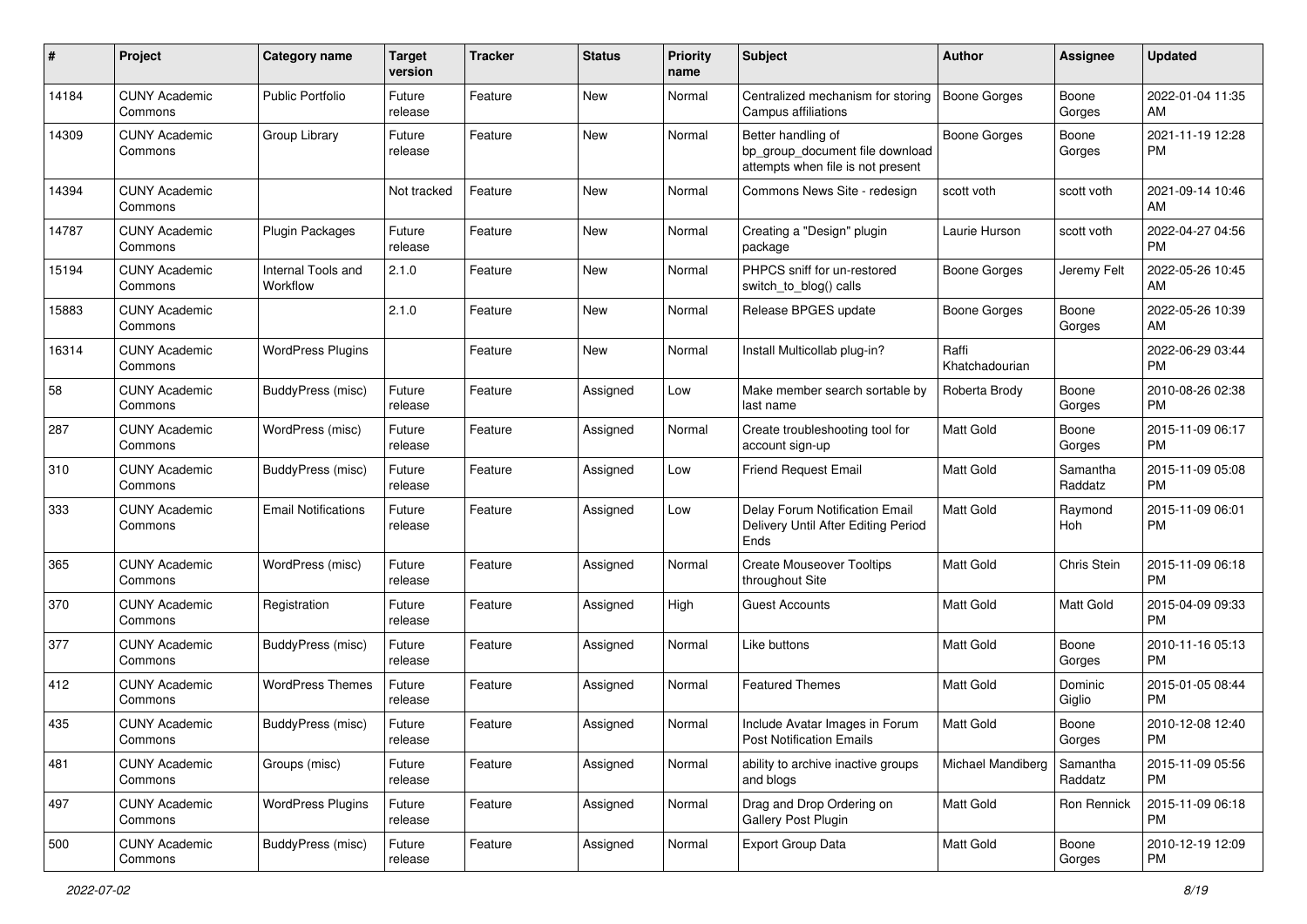| #    | Project                         | <b>Category name</b>     | <b>Target</b><br>version | <b>Tracker</b> | <b>Status</b> | Priority<br>name | <b>Subject</b>                                                               | <b>Author</b>       | <b>Assignee</b>     | <b>Updated</b>                |
|------|---------------------------------|--------------------------|--------------------------|----------------|---------------|------------------|------------------------------------------------------------------------------|---------------------|---------------------|-------------------------------|
| 519  | <b>CUNY Academic</b><br>Commons | <b>BuddyPress Docs</b>   | Future<br>release        | Feature        | Assigned      | Low              | TOC for individual docs - for new<br>BP "wiki-like" plugin                   | scott voth          | Boone<br>Gorges     | 2015-11-09 05:54<br>PM.       |
| 554  | <b>CUNY Academic</b><br>Commons | <b>BuddyPress (misc)</b> | Future<br>release        | Feature        | Assigned      | Normal           | Add Trackback notifications to<br>site-wide activity feed                    | Matt Gold           | Boone<br>Gorges     | 2015-11-09 06:19<br><b>PM</b> |
| 585  | <b>CUNY Academic</b><br>Commons | Group Forums             | Future<br>release        | Feature        | Assigned      | Normal           | Merge Forum Topics                                                           | Sarah Morgano       | Boone<br>Gorges     | 2011-07-06 04:11<br><b>PM</b> |
| 599  | <b>CUNY Academic</b><br>Commons | BuddyPress (misc)        | Future<br>release        | Feature        | Assigned      | Normal           | Consider adding rating plugins for<br>BuddyPress/BBPress                     | <b>Matt Gold</b>    | Boone<br>Gorges     | 2011-08-22 06:50<br>PM.       |
| 618  | <b>CUNY Academic</b><br>Commons | <b>BuddyPress Docs</b>   | Future<br>release        | Feature        | Assigned      | Normal           | BuddyPress Docs: export formats                                              | <b>Boone Gorges</b> | Boone<br>Gorges     | 2015-11-09 05:38<br><b>PM</b> |
| 635  | <b>CUNY Academic</b><br>Commons | <b>BuddyPress (misc)</b> | Future<br>release        | Feature        | Assigned      | Normal           | Big Blue Button -<br>Videoconferencing in Groups and<br><b>Blogs</b>         | <b>Matt Gold</b>    | Boone<br>Gorges     | 2011-03-14 03:24<br>PM.       |
| 653  | <b>CUNY Academic</b><br>Commons | Group Blogs              | Future<br>release        | Feature        | Assigned      | Normal           | Redesign Integration of Groups<br>and Blogs                                  | <b>Matt Gold</b>    | Samantha<br>Raddatz | 2015-11-09 05:40<br><b>PM</b> |
| 658  | <b>CUNY Academic</b><br>Commons | <b>WordPress Plugins</b> | Future<br>release        | Feature        | Assigned      | Normal           | Rebulid Sitewide Tag Suggestion                                              | <b>Matt Gold</b>    | Boone<br>Gorges     | 2015-01-05 08:47<br>PM.       |
| 940  | <b>CUNY Academic</b><br>Commons | Redmine                  | Future<br>release        | Feature        | Assigned      | Low              | Communication with users after<br>releases                                   | <b>Matt Gold</b>    | Dominic<br>Giglio   | 2012-09-09 04:36<br>PM.       |
| 1105 | <b>CUNY Academic</b><br>Commons | WordPress (misc)         | Future<br>release        | Feature        | Assigned      | Normal           | Rephrase Blog Privacy Options                                                | <b>Matt Gold</b>    | Samantha<br>Raddatz | 2015-11-09 06:19<br><b>PM</b> |
| 1165 | <b>CUNY Academic</b><br>Commons | <b>Email Invitations</b> | Future<br>release        | Feature        | Assigned      | Low              | Allow saved lists of invitees under<br>Send Invites                          | Boone Gorges        | Boone<br>Gorges     | 2015-11-09 06:03<br><b>PM</b> |
| 1192 | <b>CUNY Academic</b><br>Commons | <b>Group Files</b>       | Future<br>release        | Feature        | Assigned      | Low              | When posting group files, allow<br>users to add a category without<br>saving | <b>Matt Gold</b>    | Raymond<br>Hoh      | 2015-11-09 05:53<br>PM        |
| 1417 | <b>CUNY Academic</b><br>Commons | <b>BuddyPress Docs</b>   | Future<br>release        | Feature        | Assigned      | Low              | Bulk actions for BuddyPress Docs                                             | <b>Boone Gorges</b> | Boone<br>Gorges     | 2016-10-17 10:41<br>PM.       |
| 1422 | <b>CUNY Academic</b><br>Commons | <b>BuddyPress Docs</b>   | Future<br>release        | Feature        | Assigned      | Normal           | Make "created Doc" activity icons<br>non-mini                                | <b>Boone Gorges</b> | Boone<br>Gorges     | 2015-11-09 05:48<br><b>PM</b> |
| 1423 | <b>CUNY Academic</b><br>Commons | <b>BuddyPress (misc)</b> | Future<br>release        | Feature        | Assigned      | Low              | Show an avatar for pingback<br>comment activity items                        | Boone Gorges        | <b>Tahir Butt</b>   | 2016-10-24 12:03<br><b>PM</b> |
| 1460 | <b>CUNY Academic</b><br>Commons | Analytics                | Future<br>release        | Feature        | Assigned      | Normal           | <b>Update System Report</b>                                                  | <b>Brian Foote</b>  | Boone<br>Gorges     | 2015-11-09 06:13<br>PM        |
| 1508 | <b>CUNY Academic</b><br>Commons | WordPress (misc)         | Future<br>release        | Feature        | Assigned      | Normal           | Share login cookies across<br>mapped domains                                 | Boone Gorges        | Boone<br>Gorges     | 2012-07-02 12:12<br>PM.       |
| 1562 | <b>CUNY Academic</b><br>Commons | <b>WordPress Plugins</b> | Future<br>release        | Feature        | Assigned      | Low              | Play with NYT Collaborative<br>Authoring Tool                                | Matt Gold           | Boone<br>Gorges     | 2015-01-05 08:47<br><b>PM</b> |
| 1744 | <b>CUNY Academic</b><br>Commons | <b>BuddyPress Docs</b>   | Future<br>release        | Feature        | Assigned      | Normal           | Spreadsheet-style Docs                                                       | Boone Gorges        | Boone<br>Gorges     | 2015-11-09 06:13<br><b>PM</b> |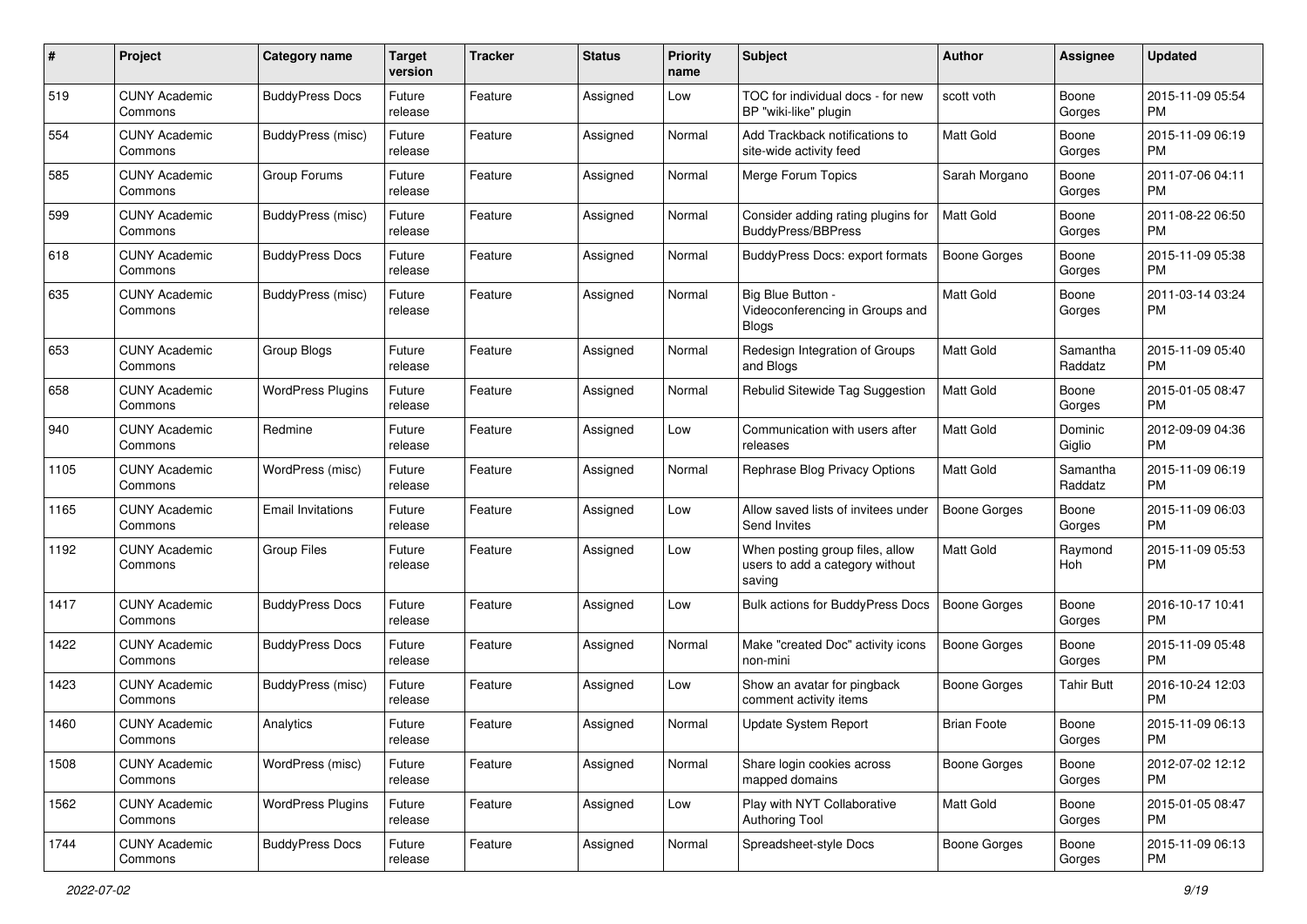| #    | Project                         | <b>Category name</b>           | <b>Target</b><br>version | <b>Tracker</b> | <b>Status</b> | Priority<br>name | <b>Subject</b>                                                              | <b>Author</b>       | <b>Assignee</b>   | <b>Updated</b>                |
|------|---------------------------------|--------------------------------|--------------------------|----------------|---------------|------------------|-----------------------------------------------------------------------------|---------------------|-------------------|-------------------------------|
| 1888 | <b>CUNY Academic</b><br>Commons | Home Page                      | Future<br>release        | Feature        | Assigned      | Normal           | Refactor BP MPO Activity Filter to<br>support proper pagination             | Sarah Morgano       | Boone<br>Gorges   | 2014-05-01 07:11<br>PM.       |
| 1983 | <b>CUNY Academic</b><br>Commons | Home Page                      | Future<br>release        | Feature        | Assigned      | Low              | Media Library integration with<br>Featured Content plugin                   | <b>Boone Gorges</b> | Dominic<br>Giglio | 2014-03-17 10:34<br>AM.       |
| 2013 | <b>CUNY Academic</b><br>Commons | <b>Public Portfolio</b>        | Future<br>release        | Feature        | Assigned      | Low              | Have Profile Privacy Options show<br>up only for filled-in fields           | <b>Matt Gold</b>    | Boone<br>Gorges   | 2015-11-09 06:09<br><b>PM</b> |
| 2223 | <b>CUNY Academic</b><br>Commons | <b>WordPress Plugins</b>       | Future<br>release        | Feature        | Assigned      | Low              | Add Participad to the CUNY<br><b>Academic Commons</b>                       | <b>Matt Gold</b>    | Boone<br>Gorges   | 2014-09-17 10:03<br>PM.       |
| 2325 | <b>CUNY Academic</b><br>Commons | BuddyPress (misc)              | Future<br>release        | Feature        | Assigned      | Low              | Profile should have separate fields<br>for first/last names                 | local admin         | Boone<br>Gorges   | 2015-11-09 06:09<br><b>PM</b> |
| 2523 | <b>CUNY Academic</b><br>Commons | <b>BuddyPress Docs</b>         | Future<br>release        | Feature        | Assigned      | Normal           | Allow Users to Upload Images to<br>BP Docs                                  | <b>Matt Gold</b>    | Boone<br>Gorges   | 2015-11-09 06:14<br><b>PM</b> |
| 2610 | <b>CUNY Academic</b><br>Commons | Group Invitations              | Future<br>release        | Feature        | Assigned      | Low              | Request: Custom invitation<br>message to group invites                      | local admin         | Boone<br>Gorges   | 2015-11-09 06:13<br>PM.       |
| 2754 | <b>CUNY Academic</b><br>Commons | Design                         | Future<br>release        | Feature        | Assigned      | Normal           | Determine strategy for CAC logo<br>handling in top header                   | Micki Kaufman       | Chris Stein       | 2015-01-05 08:53<br>PM.       |
| 2832 | <b>CUNY Academic</b><br>Commons | <b>Public Portfolio</b>        | Future<br>release        | Feature        | Assigned      | Normal           | Improve interface for (not)<br>auto-linking profile fields                  | Boone Gorges        | Chris Stein       | 2015-01-05 08:52<br><b>PM</b> |
| 2881 | <b>CUNY Academic</b><br>Commons | Public Portfolio               | Future<br>release        | Feature        | Assigned      | Normal           | Redesign the UX for Profiles                                                | Chris Stein         | Chris Stein       | 2016-10-13 12:45<br><b>PM</b> |
| 3002 | <b>CUNY Academic</b><br>Commons | Search                         | Future<br>release        | Feature        | Assigned      | Normal           | Overhaul CAC search by using<br>external search appliance                   | Boone Gorges        | Boone<br>Gorges   | 2020-07-15 03:05<br>PM.       |
| 3042 | <b>CUNY Academic</b><br>Commons | <b>Public Portfolio</b>        | Future<br>release        | Feature        | Assigned      | Normal           | Browsing member interests                                                   | <b>Matt Gold</b>    | Boone<br>Gorges   | 2015-03-21 09:04<br><b>PM</b> |
| 3080 | <b>CUNY Academic</b><br>Commons | <b>Group Files</b>             | Future<br>release        | Feature        | Assigned      | Low              | Create a system to keep track of<br>file changes                            | <b>Matt Gold</b>    | Boone<br>Gorges   | 2014-02-26 10:04<br><b>PM</b> |
| 3090 | <b>CUNY Academic</b><br>Commons | Twitter page                   | Future<br>release        | Feature        | Assigned      | Normal           | Prevent Retweets from showing<br>up on Commons twitter page                 | Matt Gold           | Tahir Butt        | 2016-10-24 11:31<br>AM.       |
| 3192 | <b>CUNY Academic</b><br>Commons | Group Forums                   | Future<br>release        | Feature        | Assigned      | Normal           | Customizable forum views for<br>bbPress 2.x group forums                    | Boone Gorges        | Raymond<br>Hoh    | 2015-11-09 12:47<br><b>PM</b> |
| 3193 | <b>CUNY Academic</b><br>Commons | Group Forums                   | Future<br>release        | Feature        | Assigned      | Normal           | bbPress 2.x dynamic roles and<br><b>RBE</b>                                 | Boone Gorges        | Boone<br>Gorges   | 2014-09-30 01:30<br><b>PM</b> |
| 3220 | <b>CUNY Academic</b><br>Commons | <b>Public Portfolio</b>        | Future<br>release        | Feature        | Assigned      | Normal           | Add indent/outdent option to<br>Formatting Buttons on Profile<br>Page       | <b>Matt Gold</b>    | Boone<br>Gorges   | 2014-05-21 10:39<br>PM        |
| 3230 | <b>CUNY Academic</b><br>Commons | Internal Tools and<br>Workflow | Not tracked              | Feature        | Assigned      | High             | Scripts for quicker<br>provisioning/updating of<br>development environments | Boone Gorges        | Boone<br>Gorges   | 2016-01-26 04:54<br><b>PM</b> |
| 3308 | <b>CUNY Academic</b><br>Commons | Group Invitations              | Future<br>release        | Feature        | Assigned      | Normal           | Allow members to rescind group<br>invitations                               | Matt Gold           | Boone<br>Gorges   | 2015-04-01 08:53<br><b>PM</b> |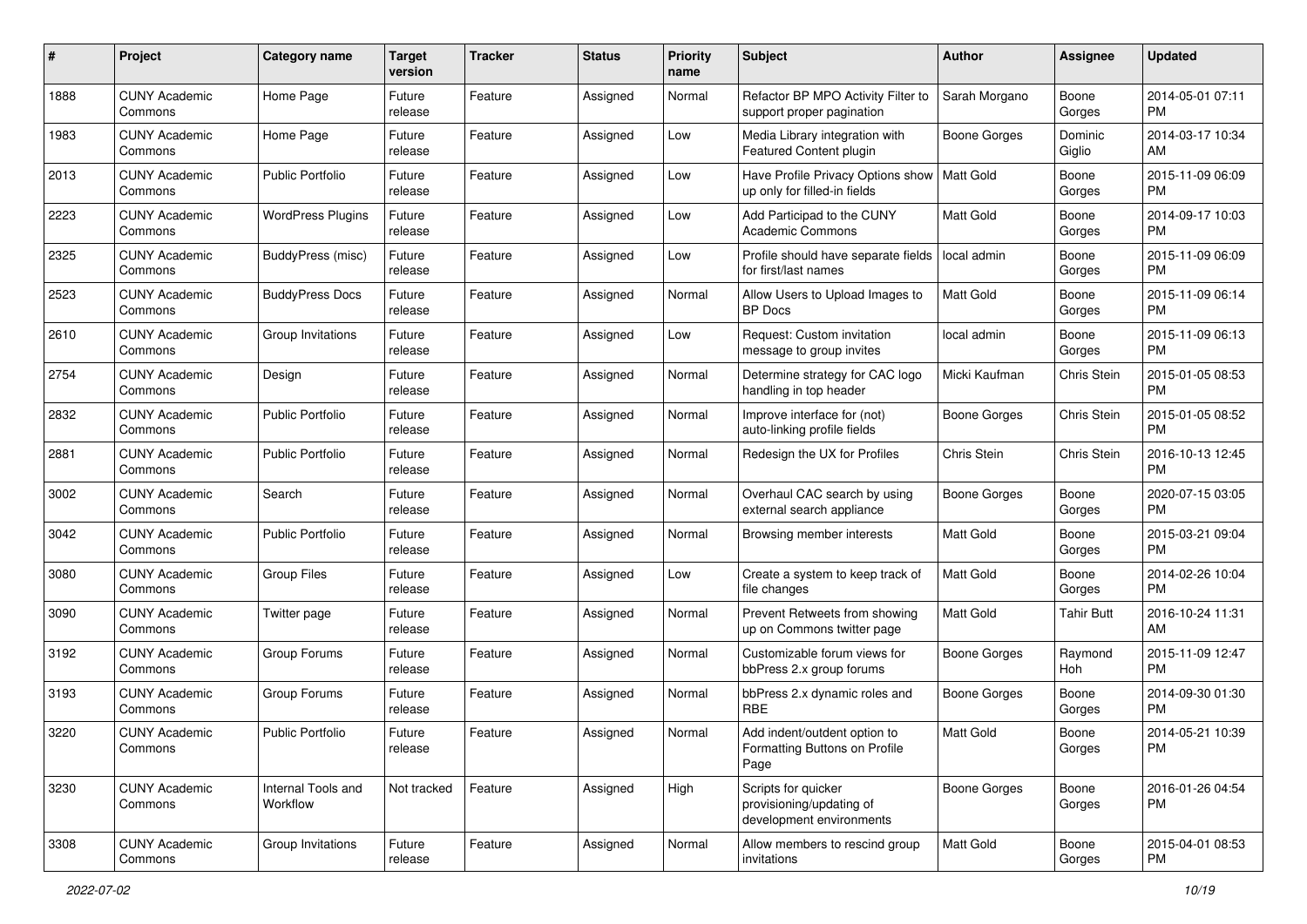| #    | <b>Project</b>                  | Category name           | <b>Target</b><br>version | <b>Tracker</b> | <b>Status</b> | <b>Priority</b><br>name | <b>Subject</b>                                                             | <b>Author</b>    | Assignee            | <b>Updated</b>                |
|------|---------------------------------|-------------------------|--------------------------|----------------|---------------|-------------------------|----------------------------------------------------------------------------|------------------|---------------------|-------------------------------|
| 3330 | <b>CUNY Academic</b><br>Commons | My Commons              | Future<br>release        | Feature        | Assigned      | Normal                  | "Commons Information" tool                                                 | Boone Gorges     | Chris Stein         | 2014-09-22 08:46<br><b>PM</b> |
| 3354 | <b>CUNY Academic</b><br>Commons | <b>Group Files</b>      | Future<br>release        | Feature        | Assigned      | Low                     | Allow Group Download of Multiple<br><b>Selected Files</b>                  | <b>Matt Gold</b> | <b>Chris Stein</b>  | 2014-08-01 08:50<br>AM        |
| 3458 | <b>CUNY Academic</b><br>Commons | Groups (misc)           | Future<br>release        | Feature        | Assigned      | Normal                  | Filter Members of Group by<br>Campus                                       | Michael Smith    | Samantha<br>Raddatz | 2014-09-26 08:32<br><b>PM</b> |
| 3473 | <b>CUNY Academic</b><br>Commons | <b>User Experience</b>  | Future<br>release        | Feature        | Assigned      | Normal                  | Commons profile: Add help info<br>about "Positions" replacing "title"      | Keith Miyake     | Samantha<br>Raddatz | 2015-11-09 02:28<br><b>PM</b> |
| 3475 | <b>CUNY Academic</b><br>Commons | Events                  | Future<br>release        | Feature        | Assigned      | Normal                  | Request to add plugin to<br>streamline room<br>booking/appointment booking | Naomi Barrettara | Boone<br>Gorges     | 2014-12-01 05:14<br><b>PM</b> |
| 3517 | <b>CUNY Academic</b><br>Commons | My Commons              | Future<br>release        | Feature        | Assigned      | Normal                  | Mute/Unmute My Commons<br>updates                                          | <b>Matt Gold</b> | Raymond<br>Hoh      | 2015-11-09 01:19<br><b>PM</b> |
| 3536 | <b>CUNY Academic</b><br>Commons | My Commons              | Future<br>release        | Feature        | Assigned      | Normal                  | Infinite Scroll on My Commons<br>page                                      | <b>Matt Gold</b> | Raymond<br>Hoh      | 2015-04-13 04:42<br><b>PM</b> |
| 3662 | <b>CUNY Academic</b><br>Commons | <b>SEO</b>              | Future<br>release        | Feature        | Assigned      | Normal                  | Duplicate Content/SEO/Google<br>issues                                     | <b>Matt Gold</b> | Raymond<br>Hoh      | 2015-04-13 04:37<br><b>PM</b> |
| 3759 | <b>CUNY Academic</b><br>Commons | WordPress (misc)        | Future<br>release        | Feature        | Assigned      | Normal                  | Review Interface for Adding Users<br>to Blogs                              | Matt Gold        | Boone<br>Gorges     | 2015-03-24 05:52<br><b>PM</b> |
| 3768 | <b>CUNY Academic</b><br>Commons | <b>Public Portfolio</b> | Future<br>release        | Feature        | Assigned      | Normal                  | Institutions/Past positions on<br>public portfolios                        | <b>Matt Gold</b> | Boone<br>Gorges     | 2018-04-23 10:44<br>AM        |
| 3770 | <b>CUNY Academic</b><br>Commons | <b>Public Portfolio</b> | Future<br>release        | Feature        | Assigned      | Normal                  | Improve Layout/Formatting of<br>Positions Area on Public Portfolios        | <b>Matt Gold</b> | Chris Stein         | 2015-04-01 09:17<br><b>PM</b> |
| 4053 | <b>CUNY Academic</b><br>Commons | Events                  | Future<br>release        | Feature        | Assigned      | Normal                  | Create new tab for past events                                             | <b>Matt Gold</b> | Boone<br>Gorges     | 2015-05-12 02:10<br><b>PM</b> |
| 4238 | <b>CUNY Academic</b><br>Commons | Events                  | Future<br>release        | Feature        | Assigned      | Normal                  | Copy Events to Other Groups?                                               | <b>Matt Gold</b> | Boone<br>Gorges     | 2015-07-02 10:08<br>AM        |
| 4980 | <b>CUNY Academic</b><br>Commons | Home Page               | Future<br>release        | Feature        | Assigned      | Normal                  | CAC Featured Content -- Adding<br>Randomization                            | <b>Matt Gold</b> | Boone<br>Gorges     | 2016-12-12 03:01<br><b>PM</b> |
| 5016 | <b>CUNY Academic</b><br>Commons | Events                  | Future<br>release        | Feature        | Assigned      | Low                     | Allow comments to be posted on<br>events                                   | <b>Matt Gold</b> | Raymond<br>Hoh      | 2019-03-01 02:23<br><b>PM</b> |
| 5225 | <b>CUNY Academic</b><br>Commons | Registration            | Future<br>release        | Feature        | Assigned      | Normal                  | On-boarding Issues                                                         | Luke Waltzer     | Samantha<br>Raddatz | 2016-02-12 02:58<br><b>PM</b> |
| 5234 | <b>CUNY Academic</b><br>Commons | Membership              | Future<br>release        | Feature        | Assigned      | Normal                  | Write Unconfirmed patch for WP                                             | Boone Gorges     | Boone<br>Gorges     | 2016-10-24 11:18<br>AM        |
| 5316 | <b>CUNY Academic</b><br>Commons | User Experience         | Future<br>release        | Feature        | Assigned      | Normal                  | Prompt user email address<br>updates                                       | <b>Matt Gold</b> | Stephen Real        | 2016-12-21 03:30<br><b>PM</b> |
| 5581 | <b>CUNY Academic</b><br>Commons | Analytics               | Future<br>release        | Feature        | Assigned      | Normal                  | Explore alternatives to Google<br>Analytics                                | <b>Matt Gold</b> | Valerie<br>Townsend | 2020-04-17 03:12<br><b>PM</b> |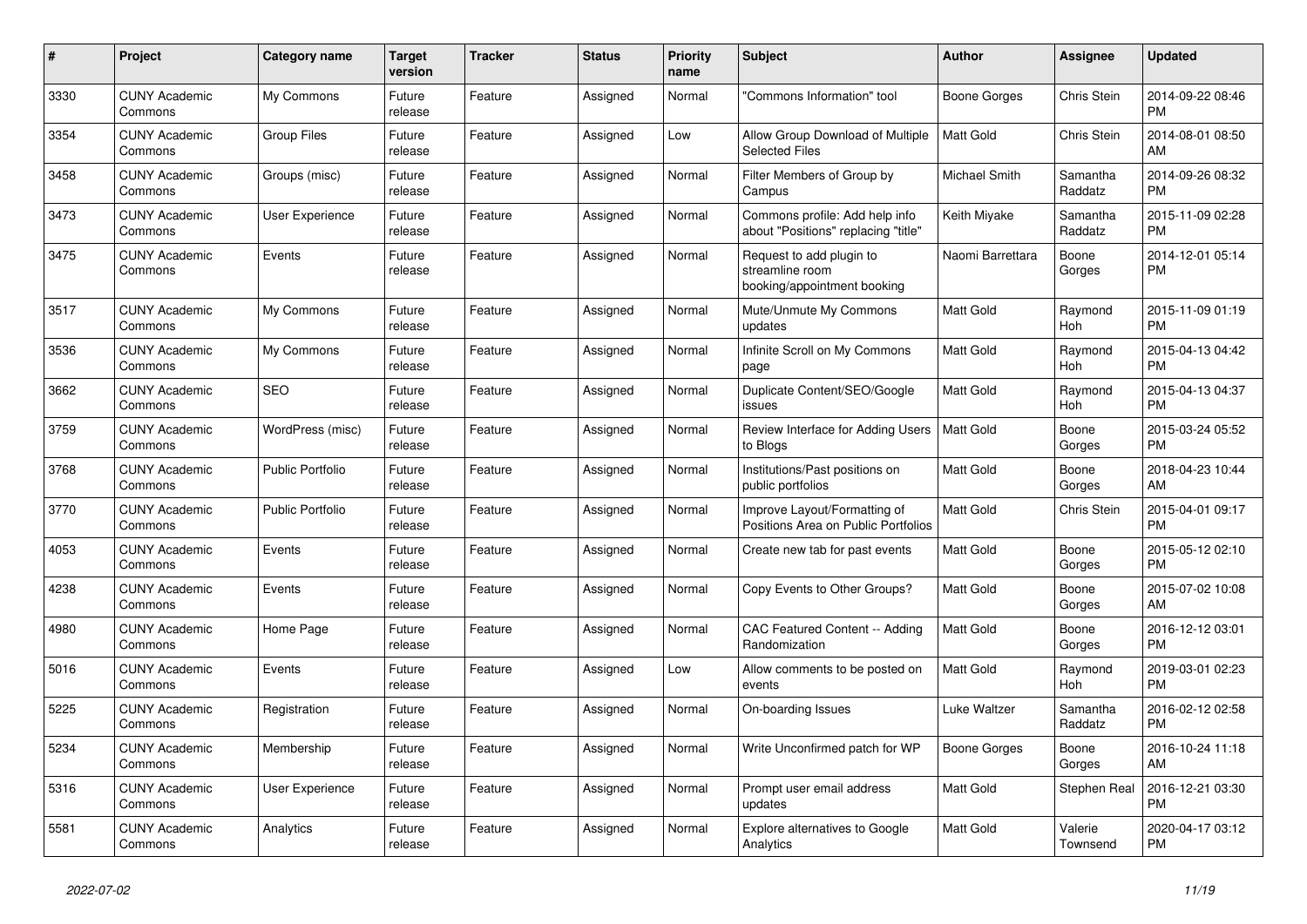| #     | Project                         | <b>Category name</b>       | <b>Target</b><br>version | <b>Tracker</b> | <b>Status</b> | Priority<br>name | <b>Subject</b>                                                                             | Author            | <b>Assignee</b>      | <b>Updated</b>                |
|-------|---------------------------------|----------------------------|--------------------------|----------------|---------------|------------------|--------------------------------------------------------------------------------------------|-------------------|----------------------|-------------------------------|
| 5696  | <b>CUNY Academic</b><br>Commons | Events                     | Future<br>release        | Feature        | Assigned      | Normal           | Events Calendar - display options<br>/ calendar aggregation                                | <b>Matt Gold</b>  | Boone<br>Gorges      | 2016-10-13 11:44<br>AM        |
| 5955  | <b>CUNY Academic</b><br>Commons | Outreach                   | Future<br>release        | Feature        | Assigned      | Normal           | Create auto-newsletter for<br>commons members                                              | <b>Matt Gold</b>  | Luke Waltzer         | 2016-08-30 10:34<br>AM        |
| 6115  | <b>CUNY Academic</b><br>Commons | Publicity                  | Not tracked              | Feature        | Assigned      | Normal           | create digital signage for GC                                                              | Matt Gold         | scott voth           | 2016-10-11 10:09<br><b>PM</b> |
| 6426  | <b>CUNY Academic</b><br>Commons | Spam/Spam<br>Prevention    | Future<br>release        | Feature        | Assigned      | Normal           | Force captcha on all comments?                                                             | <b>Matt Gold</b>  | Tahir Butt           | 2016-10-24 02:06<br><b>PM</b> |
| 7828  | <b>CUNY Academic</b><br>Commons |                            | Not tracked              | Feature        | Assigned      | Normal           | Theme Assessment 2017                                                                      | Margaret Galvan   | Margaret<br>Galvan   | 2017-05-02 10:41<br><b>PM</b> |
| 8836  | <b>CUNY Academic</b><br>Commons | <b>Blogs (BuddyPress)</b>  | Future<br>release        | Feature        | Assigned      | Normal           | Redesign site launch process                                                               | Matt Gold         | Boone<br>Gorges      | 2019-10-03 02:49<br><b>PM</b> |
| 8837  | <b>CUNY Academic</b><br>Commons |                            | Not tracked              | Feature        | Assigned      | Normal           | Create a form to request info from<br>people requesting premium<br>themes and plugins      | <b>Matt Gold</b>  | Marilyn<br>Weber     | 2017-11-14 03:35<br><b>PM</b> |
| 8898  | <b>CUNY Academic</b><br>Commons | Social Paper               | Not tracked              | Feature        | Assigned      | Normal           | Usage data on docs and social<br>paper                                                     | Matt Gold         | Matt Gold            | 2017-11-16 11:32<br>AM        |
| 8900  | <b>CUNY Academic</b><br>Commons | Accessibility              | Future<br>release        | Feature        | Assigned      | Normal           | Look into tools to enforce<br>accessibility in WP environment                              | <b>Matt Gold</b>  | Boone<br>Gorges      | 2022-04-26 11:59<br>AM        |
| 8901  | <b>CUNY Academic</b><br>Commons | Accessibility              | Future<br>release        | Feature        | Assigned      | Normal           | Theme analysis for accessibility                                                           | Matt Gold         | Boone<br>Gorges      | 2022-04-26 11:59<br>AM        |
| 8902  | <b>CUNY Academic</b><br>Commons | Design                     | Not tracked              | Feature        | Assigned      | Normal           | Report back on research on<br><b>BuddyPress themes</b>                                     | Matt Gold         | <b>Michael Smith</b> | 2017-11-10 12:31<br><b>PM</b> |
| 8976  | <b>CUNY Academic</b><br>Commons | Reply By Email             | Not tracked              | Feature        | Assigned      | Normal           | Package RBE new topics posting?                                                            | <b>Matt Gold</b>  | Raymond<br>Hoh       | 2017-12-04 02:34<br><b>PM</b> |
| 9028  | <b>CUNY Academic</b><br>Commons | Onboarding                 | Future<br>release        | Feature        | Assigned      | Normal           | suggest groups to new members<br>during the registration process                           | <b>Matt Gold</b>  | Chris Stein          | 2018-10-24 12:34<br><b>PM</b> |
| 9895  | <b>CUNY Academic</b><br>Commons | Onboarding                 | Future<br>release        | Feature        | Assigned      | Normal           | Add "Accept Invitation"<br>link/button/function to Group<br>and/or Site invitation emails? | Luke Waltzer      | Boone<br>Gorges      | 2018-06-07 12:42<br><b>PM</b> |
| 10368 | <b>CUNY Academic</b><br>Commons |                            | Future<br>release        | Feature        | Assigned      | Normal           | Use ORCID data to populate<br>academic profile page                                        | Stephen Francoeur | Boone<br>Gorges      | 2018-09-25 01:53<br><b>PM</b> |
| 10659 | <b>CUNY Academic</b><br>Commons | Group Forums               | Future<br>release        | Feature        | Assigned      | Normal           | Post to multiple groups via email                                                          | <b>Matt Gold</b>  | Raymond<br>Hoh       | 2018-11-15 12:54<br>AM        |
| 11517 | <b>CUNY Academic</b><br>Commons |                            | Not tracked              | Feature        | Assigned      | Normal           | wp-accessibility plugin should not<br>strip 'target="_blank" by default                    | Boone Gorges      | Laurie Hurson        | 2019-09-24 09:57<br>AM        |
| 15604 | <b>CUNY Academic</b><br>Commons | <b>Email Notifications</b> | Future<br>release        | Feature        | Assigned      | Normal           | Restructure Commons Group<br><b>Digest Email Messages</b>                                  | Matt Gold         | Boone<br>Gorges      | 2022-05-26 10:45<br>AM        |
| 8756  | <b>CUNY Academic</b><br>Commons | Group Blogs                | Future<br>release        | Feature        | Hold          | Normal           | Connect multiple blogs to one<br>group?                                                    | Matt Gold         | Boone<br>Gorges      | 2017-09-30 10:42<br>AM        |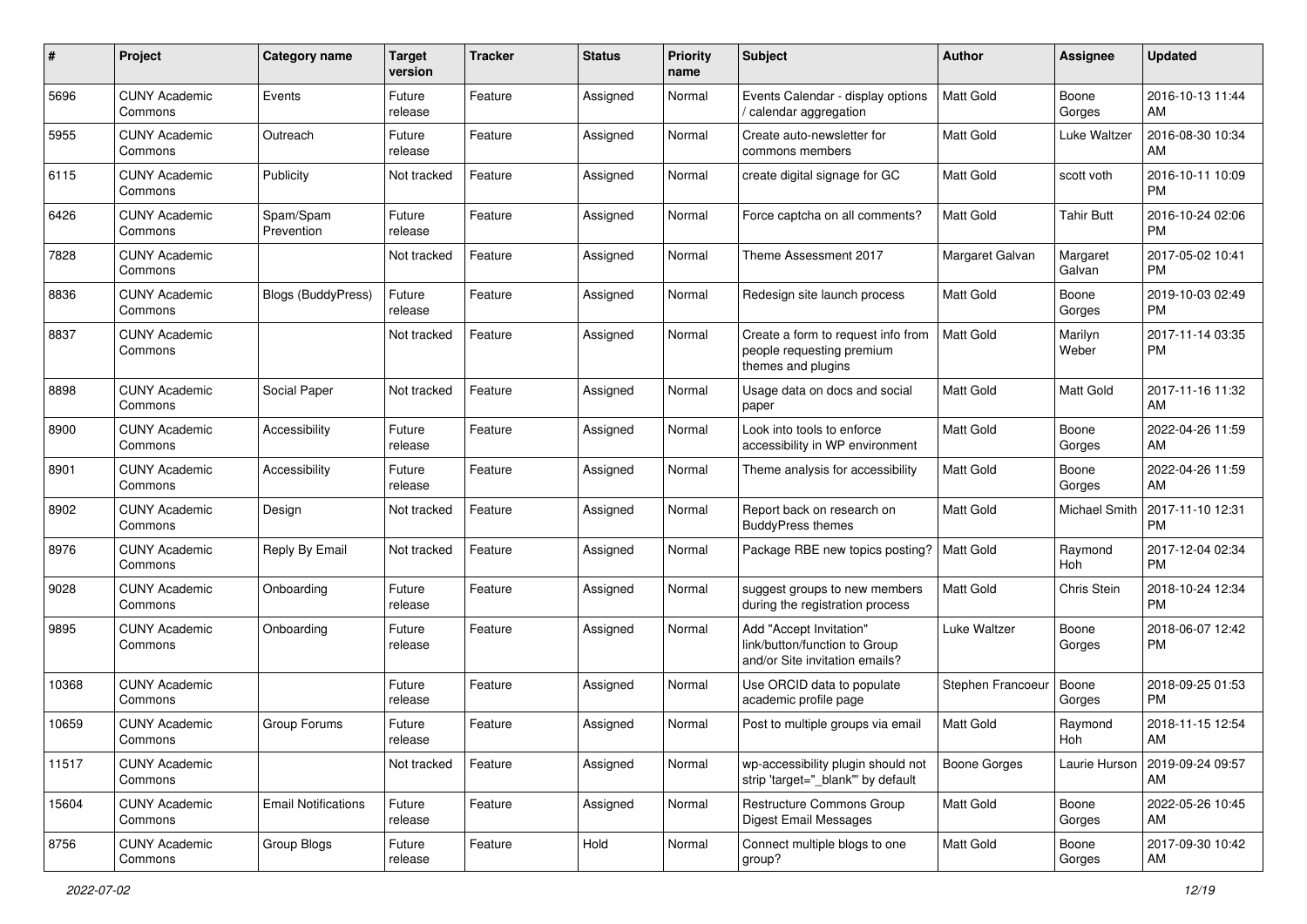| #     | Project                         | <b>Category name</b>     | Target<br>version | <b>Tracker</b> | <b>Status</b>        | <b>Priority</b><br>name | <b>Subject</b>                                        | <b>Author</b>           | <b>Assignee</b>     | <b>Updated</b>                |
|-------|---------------------------------|--------------------------|-------------------|----------------|----------------------|-------------------------|-------------------------------------------------------|-------------------------|---------------------|-------------------------------|
| 13912 | <b>CUNY Academic</b><br>Commons |                          | Not tracked       | Feature        | Hold                 | Low                     | posting "missed schedule"                             | Marilyn Weber           |                     | 2021-02-23 10:46<br>AM        |
| 16092 | <b>CUNY Academic</b><br>Commons |                          | Future<br>release | Feature        | Hold                 | Normal                  | Don't show main site in Site<br>search results        | Boone Gorges            | Boone<br>Gorges     | 2022-05-17 03:12<br><b>PM</b> |
| 1456  | <b>CUNY Academic</b><br>Commons | Group Invitations        | Future<br>release | Feature        | Reporter<br>Feedback | Low                     | Invite to Group Button from Profile<br>Field          | <b>Matt Gold</b>        | Samantha<br>Raddatz | 2015-11-09 05:59<br><b>PM</b> |
| 1544  | <b>CUNY Academic</b><br>Commons | Groups (misc)            | Future<br>release | Feature        | Reporter<br>Feedback | Normal                  | Group Filtering and Sorting                           | <b>Matt Gold</b>        | Chris Stein         | 2019-03-01 02:25<br><b>PM</b> |
| 7115  | <b>CUNY Academic</b><br>Commons | Groups (misc)            | Future<br>release | Feature        | Reporter<br>Feedback | Normal                  | make licensing info clear during<br>group creation    | <b>Matt Gold</b>        | Raymond<br>Hoh      | 2020-12-08 11:32<br>AM        |
| 9947  | <b>CUNY Academic</b><br>Commons | <b>WordPress Plugins</b> | Future<br>release | Feature        | Reporter<br>Feedback | Normal                  | Install H5P quiz plugin                               | <b>Matt Gold</b>        | Boone<br>Gorges     | 2018-09-11 11:01<br>AM.       |
| 11077 | <b>CUNY Academic</b><br>Commons | Events                   | Not tracked       | Feature        | Reporter<br>Feedback | Normal                  | Show event category description<br>in event list view | Raffi<br>Khatchadourian |                     | 2019-02-12 10:38<br><b>PM</b> |
| 11131 | <b>CUNY Academic</b><br>Commons |                          | Future<br>release | Feature        | Reporter<br>Feedback | Normal                  | Image Annotation Plugins                              | Laurie Hurson           |                     | 2019-02-26 11:33<br>AM        |
| 11945 | <b>CUNY Academic</b><br>Commons | Reckoning                | Future<br>release | Feature        | Reporter<br>Feedback | Normal                  | Add Comments bubble to<br>Reckoning views             | Boone Gorges            | Boone<br>Gorges     | 2019-11-12 05:14<br><b>PM</b> |
| 12121 | <b>CUNY Academic</b><br>Commons | <b>WordPress Plugins</b> | 2.0.3             | Feature        | Reporter<br>Feedback | Normal                  | Embedding H5P Iframes on<br><b>Commons Site</b>       | Laurie Hurson           | Boone<br>Gorges     | 2022-06-29 11:32<br>AM        |
| 12446 | <b>CUNY Academic</b><br>Commons | Groups (misc)            | Future<br>release | Feature        | Reporter<br>Feedback | Normal                  | Toggle default site to group forum<br>posting         | Laurie Hurson           | Laurie Hurson       | 2020-03-10 11:57<br>AM        |
| 15613 | <b>CUNY Academic</b><br>Commons |                          | 2.0.3             | Feature        | Reporter<br>Feedback | Normal                  | Adding "Passster" plugin                              | Laurie Hurson           |                     | 2022-06-29 11:32<br>AM        |
| 15923 | <b>CUNY Academic</b><br>Commons |                          | Not tracked       | Feature        | Reporter<br>Feedback | Normal                  | <b>Bellows Plugin Adjustments</b>                     | Laurie Hurson           |                     | 2022-04-20 10:10<br>AM.       |
| 16290 | <b>CUNY Academic</b><br>Commons |                          |                   | Feature        | Reporter<br>Feedback | Normal                  | Add Table Of Contents Block<br>plug-in                | Raffi<br>Khatchadourian |                     | 2022-06-24 10:26<br><b>AM</b> |
| 10380 | <b>CUNY Academic</b><br>Commons | WordPress (misc)         | Future<br>release | Feature        | In Progress          | Normal                  | Remove blacklisted plugins                            | Boone Gorges            |                     | 2022-04-26 12:00<br><b>PM</b> |
| 8607  | <b>CUNY Academic</b><br>Commons |                          | Not tracked       | Support        | New                  | Normal                  | Paypal?                                               | Marilyn Weber           | Matt Gold           | 2018-05-15 01:37<br><b>PM</b> |
| 9729  | <b>CUNY Academic</b><br>Commons | <b>SEO</b>               | Not tracked       | Support        | New                  | Normal                  | 503 Errors showing on<br>newlaborforum.cuny.edu       | Diane Krauthamer        | Raymond<br>Hoh      | 2018-05-22 04:48<br><b>PM</b> |
| 10839 | <b>CUNY Academic</b><br>Commons | About page               | Not tracked       | Support        | New                  | Normal                  | <b>Mission Statement Needs</b><br>Revision            | scott voth              | Matt Gold           | 2018-12-26 10:58<br>AM        |
| 11496 | <b>CUNY Academic</b><br>Commons | <b>Public Portfolio</b>  | 1.15.2            | Support        | <b>New</b>           | Normal                  | Replace Twitter Icon on Member<br>Portfolio page      | scott voth              | Boone<br>Gorges     | 2019-06-06 01:03<br>PM        |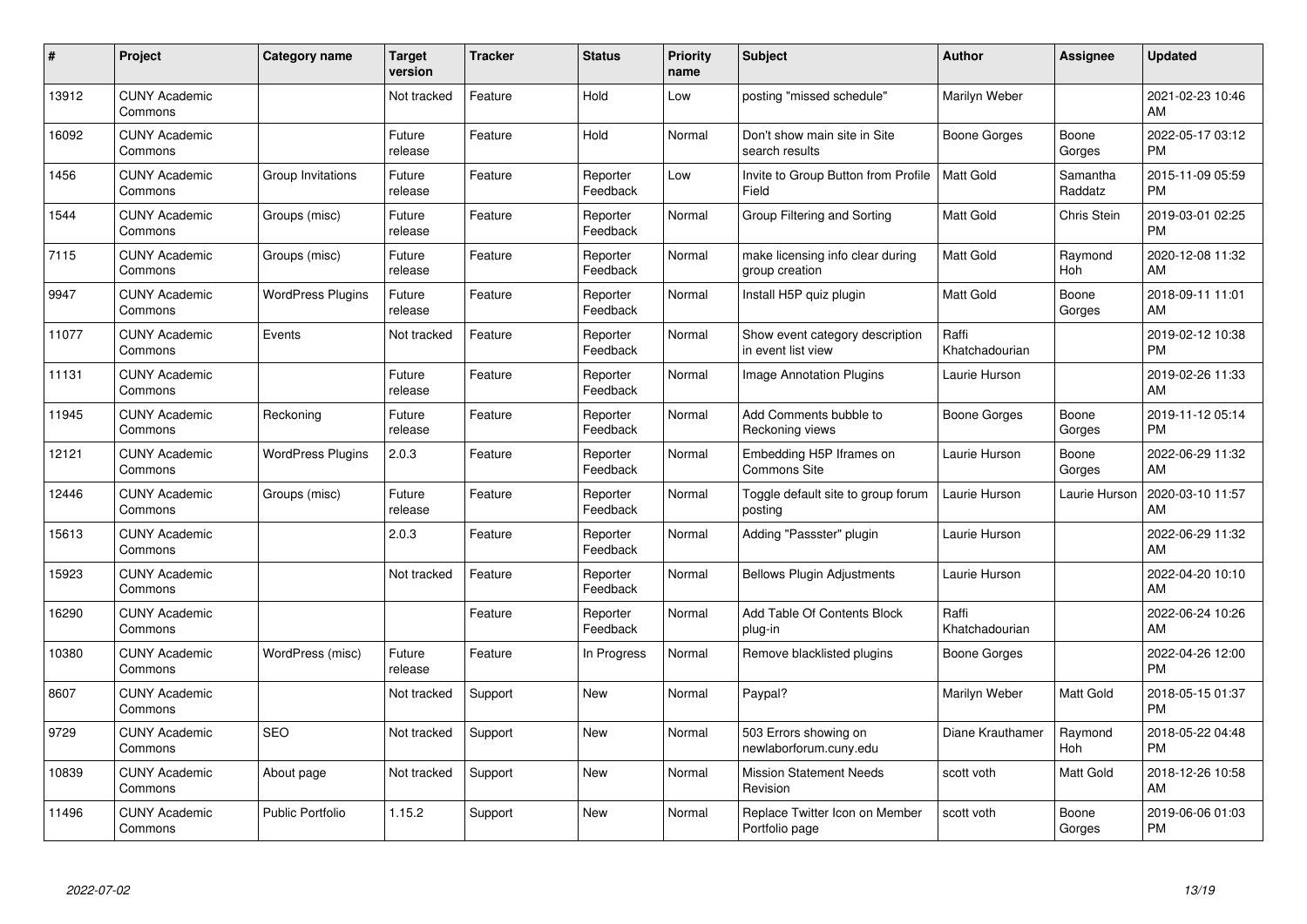| $\#$  | <b>Project</b>                  | <b>Category name</b>     | Target<br>version | <b>Tracker</b> | <b>Status</b> | <b>Priority</b><br>name | <b>Subject</b>                                                                            | <b>Author</b>    | Assignee            | <b>Updated</b>                |
|-------|---------------------------------|--------------------------|-------------------|----------------|---------------|-------------------------|-------------------------------------------------------------------------------------------|------------------|---------------------|-------------------------------|
| 11545 | <b>CUNY Academic</b><br>Commons | <b>WordPress Plugins</b> | Not tracked       | Support        | <b>New</b>    | Normal                  | <b>Twitter searches in WordPress</b>                                                      | Gina Cherry      | Matt Gold           | 2019-09-23 01:03<br><b>PM</b> |
| 11624 | <b>CUNY Academic</b><br>Commons | WordPress (misc)         | Not tracked       | Support        | <b>New</b>    | Normal                  | Change pages into posts or swap<br>database for a Commons site?                           | Stephen Klein    | Raymond<br>Hoh      | 2019-07-09 11:04<br>AM        |
| 11883 | <b>CUNY Academic</b><br>Commons | Help/Codex               | Not tracked       | Support        | <b>New</b>    | Normal                  | Need Embedding Help Page<br>Update (Tableau)                                              | Anthony Wheeler  | scott voth          | 2019-09-24 08:49<br>AM        |
| 12247 | <b>CUNY Academic</b><br>Commons | Publicity                | Not tracked       | Support        | <b>New</b>    | Normal                  | <b>Screenshot of First Commons</b><br>Homepage                                            | scott voth       | scott voth          | 2020-01-14 12:08<br><b>PM</b> |
| 12328 | <b>CUNY Academic</b><br>Commons |                          | Not tracked       | Support        | <b>New</b>    | Normal                  | Sign up Code for Non-CUNY<br>Faculty                                                      | Laurie Hurson    |                     | 2020-01-28 10:25<br>AM        |
| 12352 | <b>CUNY Academic</b><br>Commons |                          | Not tracked       | Support        | New           | Normal                  | 'posts list" page builder block<br>option                                                 | Marilyn Weber    |                     | 2020-02-03 01:29<br><b>PM</b> |
| 12382 | <b>CUNY Academic</b><br>Commons | Membership               | Not tracked       | Support        | <b>New</b>    | Normal                  | Email request change                                                                      | Marilyn Weber    | Marilyn<br>Weber    | 2020-02-06 12:56<br><b>PM</b> |
| 13286 | <b>CUNY Academic</b><br>Commons |                          | Not tracked       | Support        | <b>New</b>    | Normal                  | problem connecting with<br><b>WordPress app</b>                                           | Marilyn Weber    | Raymond<br>Hoh      | 2020-09-08 11:16<br>AM        |
| 14911 | <b>CUNY Academic</b><br>Commons | <b>WordPress Themes</b>  | Not tracked       | Support        | <b>New</b>    | Normal                  | Twentytwentyone theme                                                                     | Marilyn Weber    |                     | 2021-10-28 10:37<br>AM        |
| 15045 | <b>CUNY Academic</b><br>Commons |                          |                   | Support        | <b>New</b>    | Normal                  | no result for KCeL in the search<br>box on the commons                                    | Marilyn Weber    |                     | 2021-12-10 11:29<br>AM        |
| 15565 | <b>CUNY Academic</b><br>Commons |                          |                   | Support        | <b>New</b>    | Normal                  | Events - send updates to an email<br>listserv                                             | Marilyn Weber    |                     | 2022-03-10 01:06<br><b>PM</b> |
| 15685 | <b>CUNY Academic</b><br>Commons |                          |                   | Support        | New           | High                    | problem with chrome?                                                                      | Marilyn Weber    |                     | 2022-04-25 03:40<br><b>PM</b> |
| 15767 | <b>CUNY Academic</b><br>Commons | WordPress (misc)         |                   | Support        | <b>New</b>    | Normal                  | Site loading slowly                                                                       | scott voth       | Boone<br>Gorges     | 2022-04-04 08:56<br><b>PM</b> |
| 15816 | <b>CUNY Academic</b><br>Commons |                          | Not tracked       | Support        | <b>New</b>    | Normal                  | slow loading at SPS                                                                       | Marilyn Weber    |                     | 2022-04-05 01:26<br><b>PM</b> |
| 636   | <b>CUNY Academic</b><br>Commons | WordPress (misc)         | Not tracked       | Support        | Assigned      | Normal                  | Create Lynda.com-like Table of<br><b>Contents for Prospective Tutorial</b><br>Screencasts | Matt Gold        | scott voth          | 2016-02-23 03:12<br>PM        |
| 2175  | <b>CUNY Academic</b><br>Commons | WordPress (misc)         | Not tracked       | Support        | Assigned      | Normal                  | Subscibe 2 vs. Jetpack<br>subscription options                                            | local admin      | Matt Gold           | 2016-01-26 04:58<br><b>PM</b> |
| 3492  | <b>CUNY Academic</b><br>Commons | <b>WordPress Themes</b>  | Future<br>release | Support        | Assigned      | Normal                  | Add CBOX theme to the<br>Commons                                                          | scott voth       | Raymond<br>Hoh      | 2014-10-08 05:55<br><b>PM</b> |
| 4070  | <b>CUNY Academic</b><br>Commons | Analytics                | Not tracked       | Support        | Assigned      | Normal                  | Request for JITP site analytics                                                           | Matt Gold        | Seth Persons        | 2016-02-23 03:09<br><b>PM</b> |
| 4986  | <b>CUNY Academic</b><br>Commons | ZenDesk                  | Not tracked       | Support        | Assigned      | Normal                  | Prepare documentation for<br>Zendesk re web widget                                        | <b>Matt Gold</b> | Samantha<br>Raddatz | 2016-02-25 03:09<br><b>PM</b> |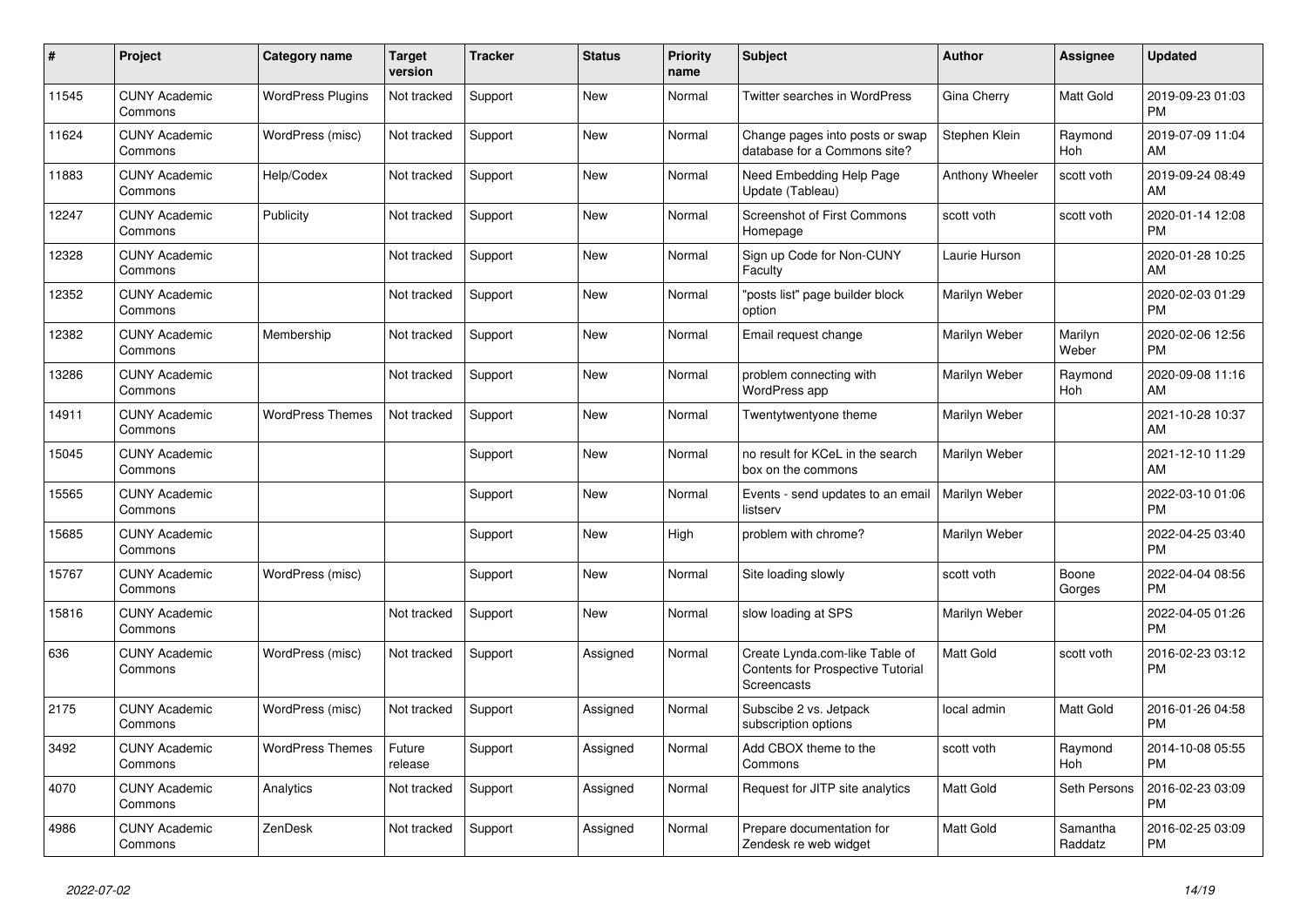| #     | Project                         | <b>Category name</b>     | <b>Target</b><br>version | <b>Tracker</b> | <b>Status</b>        | <b>Priority</b><br>name | <b>Subject</b>                                                     | <b>Author</b>         | <b>Assignee</b>  | <b>Updated</b>                |
|-------|---------------------------------|--------------------------|--------------------------|----------------|----------------------|-------------------------|--------------------------------------------------------------------|-----------------------|------------------|-------------------------------|
| 9941  | <b>CUNY Academic</b><br>Commons | Wiki                     | Not tracked              | Support        | Assigned             | Normal                  | Wiki functionality                                                 | <b>Matt Gold</b>      | Boone<br>Gorges  | 2018-06-26 10:57<br>AM        |
| 11519 | <b>CUNY Academic</b><br>Commons |                          | Not tracked              | Support        | Assigned             | Normal                  | comment option not appearing                                       | Marilyn Weber         |                  | 2019-09-24 10:28<br>AM        |
| 13946 | <b>CUNY Academic</b><br>Commons | <b>WordPress Plugins</b> | 2.1.0                    | Support        | Assigned             | Normal                  | <b>Custom Embed handler For</b><br>OneDrive files                  | scott voth            | Raymond<br>Hoh   | 2022-05-26 10:46<br>AM        |
| 11848 | <b>CUNY Academic</b><br>Commons |                          | Not tracked              | Support        | Hold                 | Normal                  | a Dean of Faculty wants to share<br>a large file                   | Marilyn Weber         |                  | 2019-09-24 08:44<br>AM        |
| 5826  | <b>CUNY Academic</b><br>Commons | <b>WordPress Plugins</b> | Future<br>release        | Support        | Reporter<br>Feedback | Normal                  | <b>Remove Subscription Options</b><br>plugin from directory        | Sarah Morgano         | Sarah<br>Morgano | 2016-10-21 04:14<br><b>PM</b> |
| 9207  | <b>CUNY Academic</b><br>Commons |                          | Future<br>release        | Support        | Reporter<br>Feedback | Normal                  | display dashboards made in<br>Tableau?                             | Marilyn Weber         | Boone<br>Gorges  | 2018-04-10 10:42<br>AM        |
| 9211  | <b>CUNY Academic</b><br>Commons | <b>WordPress Plugins</b> | Future<br>release        | Support        | Reporter<br>Feedback | Normal                  | Auto-Role Setting in Forum Plugin<br><b>Causing Some Confusion</b> | Luke Waltzer          | Boone<br>Gorges  | 2018-03-13 11:44<br>AM        |
| 10273 | <b>CUNY Academic</b><br>Commons | Registration             | Not tracked              | Support        | Reporter<br>Feedback | Normal                  | users combining CF and campus<br>address                           | Marilyn Weber         |                  | 2019-09-18 10:58<br>AM        |
| 10657 | <b>CUNY Academic</b><br>Commons |                          | Not tracked              | Support        | Reporter<br>Feedback | Normal                  | child theme problems                                               | Marilyn Weber         |                  | 2018-11-08 01:19<br><b>PM</b> |
| 10982 | <b>CUNY Academic</b><br>Commons | Domain Mapping           | Not tracked              | Support        | Reporter<br>Feedback | Normal                  | <b>CNAME</b> question                                              | scott voth            |                  | 2019-01-22 04:29<br><b>PM</b> |
| 11149 | <b>CUNY Academic</b><br>Commons |                          | Not tracked              | Support        | Reporter<br>Feedback | Normal                  | comments getting blocked                                           | Marilyn Weber         | Raymond<br>Hoh   | 2019-03-26 11:40<br>AM        |
| 11386 | <b>CUNY Academic</b><br>Commons | WordPress - Media        | Not tracked              | Support        | Reporter<br>Feedback | Normal                  | disappearing images                                                | scott voth            | Boone<br>Gorges  | 2019-05-14 10:32<br>AM        |
| 11449 | <b>CUNY Academic</b><br>Commons | WordPress - Media        | Not tracked              | Support        | Reporter<br>Feedback | Normal                  | Cloning Media Library for JITP<br>from Staging to Production Site  | <b>Patrick DeDauw</b> | Boone<br>Gorges  | 2019-05-13 12:00<br><b>PM</b> |
| 11493 | <b>CUNY Academic</b><br>Commons | Domain Mapping           | Not tracked              | Support        | Reporter<br>Feedback | Normal                  | Domain Mapping Request - Talia<br>Schaffer                         | scott voth            | Matt Gold        | 2019-08-06 08:39<br>AM        |
| 11509 | <b>CUNY Academic</b><br>Commons |                          | Not tracked              | Support        | Reporter<br>Feedback | Normal                  | deleted Page causing a Menu<br>problem?                            | Marilyn Weber         |                  | 2019-06-04 09:54<br>AM        |
| 11771 | <b>CUNY Academic</b><br>Commons |                          | Not tracked              | Support        | Reporter<br>Feedback | Normal                  | post displays in sections                                          | Marilyn Weber         |                  | 2019-08-20 10:34<br>AM        |
| 11787 | <b>CUNY Academic</b><br>Commons |                          | Not tracked              | Support        | Reporter<br>Feedback | Normal                  | automated comments notifications<br>on ZenDesk                     | Marilyn Weber         |                  | 2019-08-26 06:18<br><b>PM</b> |
| 11788 | <b>CUNY Academic</b><br>Commons | <b>WordPress Plugins</b> | Future<br>release        | Support        | Reporter<br>Feedback | Normal                  | Plugin Request - Browse Aloud                                      | scott voth            |                  | 2019-09-24 08:42<br>AM        |
| 12004 | <b>CUNY Academic</b><br>Commons |                          | Not tracked              | Support        | Reporter<br>Feedback | Normal                  | Notifications for spam blog<br>comments                            | Gina Cherry           | Raymond<br>Hoh   | 2019-11-01 12:05<br><b>PM</b> |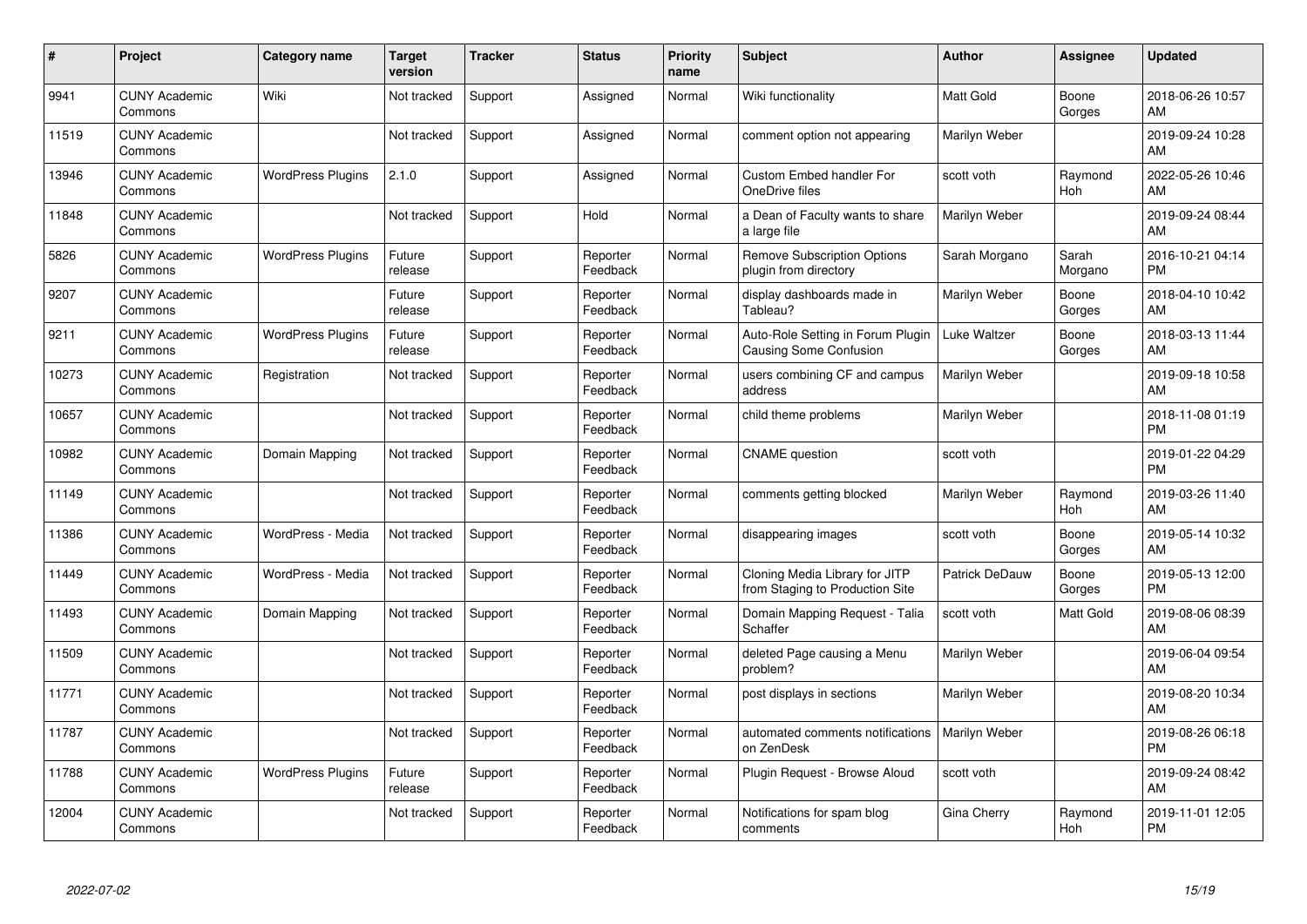| #     | Project                         | <b>Category name</b>      | <b>Target</b><br>version | <b>Tracker</b> | <b>Status</b>        | <b>Priority</b><br>name | <b>Subject</b>                                                    | <b>Author</b>  | <b>Assignee</b> | <b>Updated</b>                |
|-------|---------------------------------|---------------------------|--------------------------|----------------|----------------------|-------------------------|-------------------------------------------------------------------|----------------|-----------------|-------------------------------|
| 12350 | <b>CUNY Academic</b><br>Commons | <b>Blogs (BuddyPress)</b> | Not tracked              | Support        | Reporter<br>Feedback | Normal                  | URL creation problem                                              | Marilyn Weber  |                 | 2020-02-03 11:27<br>AM        |
| 12484 | <b>CUNY Academic</b><br>Commons |                           | Not tracked              | Support        | Reporter<br>Feedback | Normal                  | Sign up Code for COIL Course<br>starting in March                 | Laurie Hurson  | Matt Gold       | 2020-03-02 02:26<br><b>PM</b> |
| 12741 | <b>CUNY Academic</b><br>Commons | <b>WordPress Plugins</b>  | Not tracked              | Support        | Reporter<br>Feedback | Normal                  | Tableau Public Viz Block                                          | Marilyn Weber  | Raymond<br>Hoh  | 2020-05-12 11:00<br>AM        |
| 13034 | <b>CUNY Academic</b><br>Commons |                           | Not tracked              | Support        | Reporter<br>Feedback | Normal                  | a site is asking people to join the<br>Commons to get a download  | Marilyn Weber  |                 | 2020-07-12 07:23<br>AM        |
| 13255 | <b>CUNY Academic</b><br>Commons |                           | Not tracked              | Support        | Reporter<br>Feedback | Normal                  | Accessibility problems                                            | Marilyn Weber  |                 | 2020-09-01 05:48<br><b>PM</b> |
| 13975 | <b>CUNY Academic</b><br>Commons | Social Paper              | Not tracked              | Support        | Reporter<br>Feedback | Normal                  | can't approve comments on Social<br>Paper paper                   | Marilyn Weber  |                 | 2021-02-12 09:33<br>AM        |
| 14074 | <b>CUNY Academic</b><br>Commons | WordPress (misc)          | Not tracked              | Support        | Reporter<br>Feedback | Normal                  | page password protection problem                                  | Marilyn Weber  |                 | 2021-03-02 11:03<br>AM        |
| 14398 | <b>CUNY Academic</b><br>Commons |                           | Not tracked              | Support        | Reporter<br>Feedback | Normal                  | Events plug-in notification problem                               | Marilyn Weber  |                 | 2021-05-11 11:21<br>AM        |
| 14538 | <b>CUNY Academic</b><br>Commons |                           | Not tracked              | Support        | Reporter<br>Feedback | Normal                  | <b>Weebly To Commons</b>                                          | Laurie Hurson  |                 | 2021-09-14 10:47<br>AM        |
| 14784 | <b>CUNY Academic</b><br>Commons |                           |                          | Support        | Reporter<br>Feedback | Normal                  | User report of logo problem when<br>using Customizer theme        | Marilyn Weber  |                 | 2021-09-17 10:25<br>AM        |
| 14842 | <b>CUNY Academic</b><br>Commons |                           | Not tracked              | Support        | Reporter<br>Feedback | Normal                  | Question about widgets and block<br>editor                        | Gina Cherry    |                 | 2021-10-06 03:01<br><b>PM</b> |
| 14900 | <b>CUNY Academic</b><br>Commons |                           | Not tracked              | Support        | Reporter<br>Feedback | Normal                  | previous theme?                                                   | Marilyn Weber  |                 | 2021-10-25 10:31<br>AM        |
| 14983 | <b>CUNY Academic</b><br>Commons | WordPress (misc)          | Not tracked              | Support        | Reporter<br>Feedback | Normal                  | "Read More" tag not working                                       | Rebecca Krisel | Raymond<br>Hoh  | 2021-11-23 01:17<br><b>PM</b> |
| 15169 | <b>CUNY Academic</b><br>Commons |                           | 2.0.3                    | Support        | Reporter<br>Feedback | Normal                  | new Prelude website zipfiles for<br>custom theme and other files. | Marilyn Weber  |                 | 2022-06-29 11:32<br>AM        |
| 15176 | <b>CUNY Academic</b><br>Commons |                           | Not tracked              | Support        | Reporter<br>Feedback | Normal                  | Archiving Q Writing & Old<br>Wordpress Sites on the Commons       | Laurie Hurson  |                 | 2022-02-08 10:28<br>AM        |
| 15260 | <b>CUNY Academic</b><br>Commons |                           |                          | Support        | Reporter<br>Feedback | Normal                  | Diacritical markings   European<br><b>Stages</b>                  | Marilyn Weber  |                 | 2022-02-04 08:16<br>AM        |
| 15370 | <b>CUNY Academic</b><br>Commons |                           |                          | Support        | Reporter<br>Feedback | Normal                  | All-in-One Event Calendar?                                        | Marilyn Weber  |                 | 2022-02-17 11:03<br>AM        |
| 15655 | <b>CUNY Academic</b><br>Commons |                           | 2.0.3                    | Support        | Reporter<br>Feedback | Normal                  | Event Aggregator plugin?                                          | Marilyn Weber  |                 | 2022-06-29 11:32<br>AM        |
| 16099 | <b>CUNY Academic</b><br>Commons |                           |                          | Support        | Reporter<br>Feedback | Normal                  | request for Newsletter Glue                                       | Marilyn Weber  |                 | 2022-05-13 12:14<br><b>PM</b> |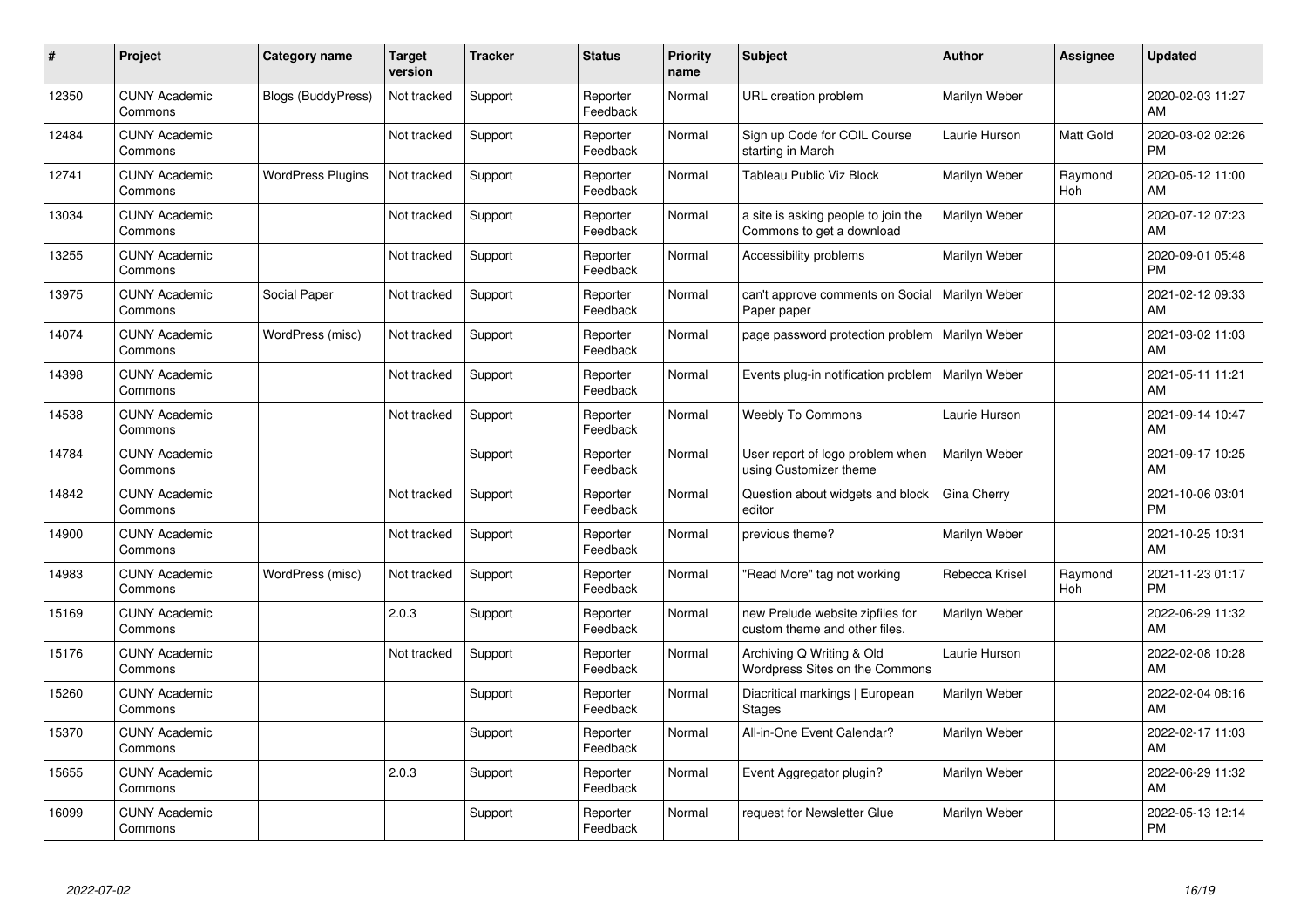| #     | Project                         | <b>Category name</b> | <b>Target</b><br>version | <b>Tracker</b> | <b>Status</b>        | Priority<br>name | <b>Subject</b>                                                                       | <b>Author</b>    | <b>Assignee</b>     | <b>Updated</b>                |
|-------|---------------------------------|----------------------|--------------------------|----------------|----------------------|------------------|--------------------------------------------------------------------------------------|------------------|---------------------|-------------------------------|
| 16110 | <b>CUNY Academic</b><br>Commons |                      |                          | Support        | Reporter<br>Feedback | Normal           | remove Creative Commons<br>license from pages?                                       | Marilyn Weber    | Raymond<br>Hoh      | 2022-05-17 06:11<br><b>PM</b> |
| 14994 | <b>CUNY Academic</b><br>Commons | cdev.gc.cuny.edu     | Not tracked              | Support        | In Progress          | Normal           | Clear Cache on CDEV                                                                  | scott voth       | Raymond<br>Hoh      | 2021-12-07 03:51<br><b>PM</b> |
| 3565  | <b>CUNY Academic</b><br>Commons | My Commons           | Not tracked              | Documentation  | <b>New</b>           | Normal           | Load Newest inconsistencies                                                          | Chris Stein      | scott voth          | 2015-11-09 01:16<br><b>PM</b> |
| 12392 | <b>CUNY Academic</b><br>Commons | Help/Codex           | Not tracked              | Documentation  | New                  | Normal           | <b>Updates to Common Commons</b><br>Questions on Help Page                           | scott voth       | Margaret<br>Galvan  | 2020-02-11 10:53<br>AM        |
| 2666  | <b>CUNY Academic</b><br>Commons | About page           | Not tracked              | Documentation  | Assigned             | Normal           | <b>Update About Text</b>                                                             | Chris Stein      | Luke Waltzer        | 2016-03-04 11:19<br>AM        |
| 3524  | <b>CUNY Academic</b><br>Commons | Documentation        | Not tracked              | Documentation  | Assigned             | Normal           | Post describing all you can do<br>when starting up a new blog/group                  | <b>Matt Gold</b> | scott voth          | 2014-10-04 12:56<br><b>PM</b> |
| 8666  | <b>CUNY Academic</b><br>Commons | Teaching             | Not tracked              | Documentation  | Assigned             | Normal           | Create Teaching on the Commons<br>Resource Page                                      | Matt Gold        | Laurie Hurson       | 2019-09-23 03:16<br><b>PM</b> |
| 9015  | <b>CUNY Academic</b><br>Commons | Groups (misc)        | Not tracked              | Outreach       | Assigned             | Normal           | Email group admins the email<br>addresses of their groups                            | Matt Gold        | Matt Gold           | 2018-01-02 09:54<br>AM        |
| 3369  | <b>CUNY Academic</b><br>Commons | Reply By Email       | Not tracked              | Outreach       | Hold                 | Normal           | Release reply by email to WP<br>plugin directory                                     | <b>Matt Gold</b> | Raymond<br>Hoh      | 2016-03-01 12:46<br><b>PM</b> |
| 3506  | <b>CUNY Academic</b><br>Commons | Publicity            | 1.7                      | Publicity      | <b>New</b>           | Normal           | Prepare 1.7 email messaging                                                          | Micki Kaufman    | Micki<br>Kaufman    | 2014-10-01 12:36<br><b>PM</b> |
| 3509  | <b>CUNY Academic</b><br>Commons | Publicity            | 1.7                      | Publicity      | New                  | Normal           | Create 1.7 digital signage imagery                                                   | Micki Kaufman    | Marilyn<br>Weber    | 2014-10-01 12:40<br><b>PM</b> |
| 5298  | <b>CUNY Academic</b><br>Commons |                      | Not tracked              | Publicity      | New                  | Normal           | Survey Pop-Up Text                                                                   | Samantha Raddatz | Samantha<br>Raddatz | 2016-03-22 12:27<br><b>PM</b> |
| 6665  | <b>CUNY Academic</b><br>Commons |                      | Not tracked              | Publicity      | <b>New</b>           | Normal           | Dead Link in 1.10 announcement<br>post                                               | Paige Dupont     | Stephen Real        | 2016-12-01 03:11<br><b>PM</b> |
| 11393 | <b>CUNY Academic</b><br>Commons |                      | Not tracked              | Publicity      | <b>New</b>           | Normal           | After 1.15 release, ceate a hero<br>slide and post about adding a site<br>to a group | scott voth       | Patrick<br>Sweeney  | 2019-05-14 10:32<br>AM        |
| 14475 | <b>CUNY Academic</b><br>Commons |                      | Not tracked              | Publicity      | New                  | Normal           | <b>OER Showcase Page</b>                                                             | Laurie Hurson    | Laurie Hurson       | 2021-09-14 10:46<br>AM        |
| 2612  | <b>CUNY Academic</b><br>Commons |                      | Not tracked              | Publicity      | Assigned             | Normal           | Pinterest site for the Commons                                                       | local admin      | Sarah<br>Morgano    | 2016-03-04 11:19<br>AM        |
| 3510  | <b>CUNY Academic</b><br>Commons | Publicity            | 1.7                      | Publicity      | Assigned             | Normal           | Post on the News Blog re: 'My<br>Commons'                                            | Micki Kaufman    | Sarah<br>Morgano    | 2014-10-15 11:18<br>AM        |
| 3511  | <b>CUNY Academic</b><br>Commons | Publicity            | 1.7                      | Publicity      | Assigned             | Normal           | Social media for 1.7                                                                 | Micki Kaufman    | Sarah<br>Morgano    | 2014-10-14 03:32<br><b>PM</b> |
| 6014  | <b>CUNY Academic</b><br>Commons | Publicity            | Future<br>release        | Publicity      | Reporter<br>Feedback | Normal           | Google search listing                                                                | <b>Matt Gold</b> | Boone<br>Gorges     | 2016-09-21 03:48<br><b>PM</b> |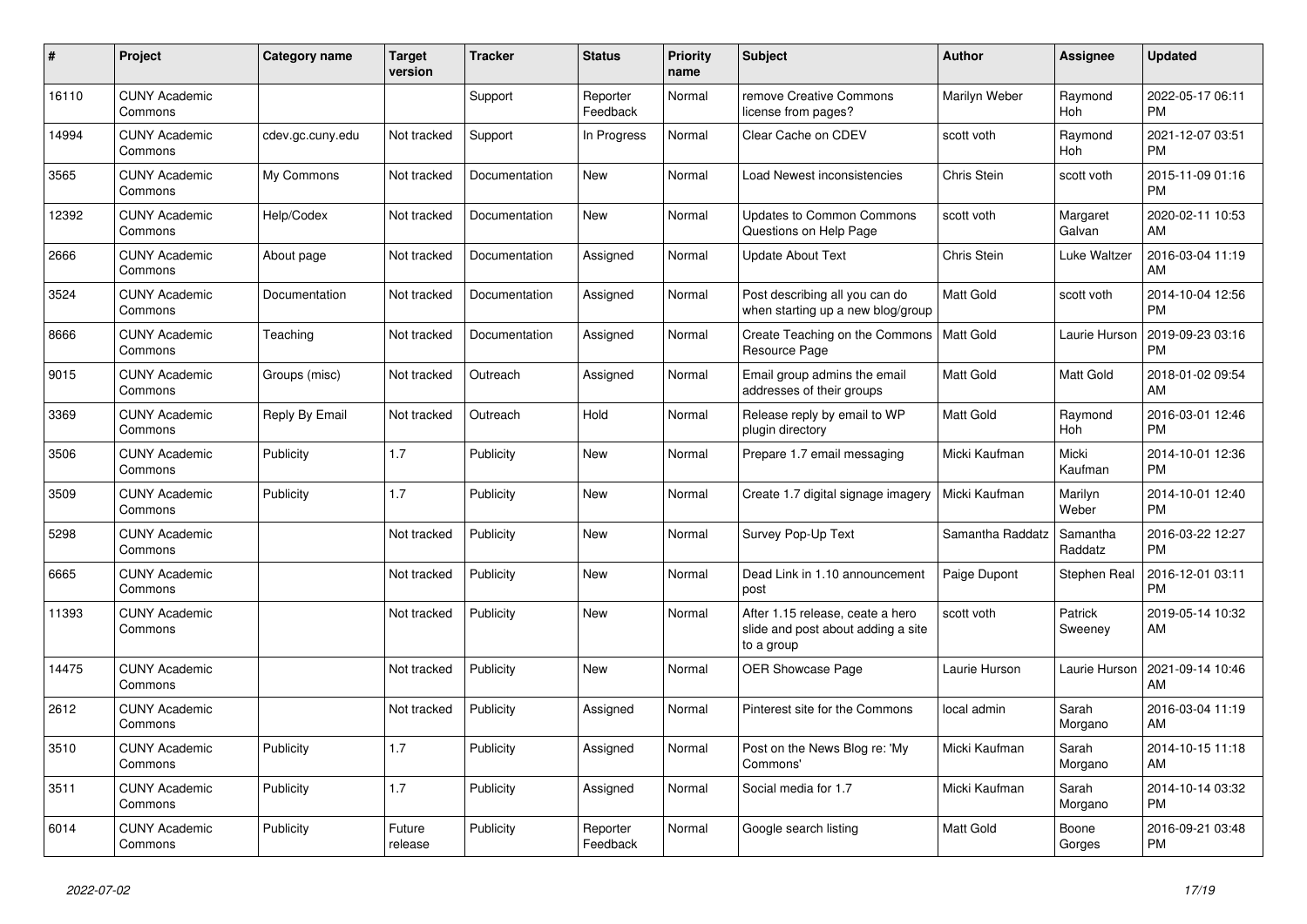| #     | Project                         | <b>Category name</b>        | Target<br>version | <b>Tracker</b> | <b>Status</b>        | Priority<br>name | <b>Subject</b>                                                   | <b>Author</b>           | <b>Assignee</b>     | <b>Updated</b>                |
|-------|---------------------------------|-----------------------------|-------------------|----------------|----------------------|------------------|------------------------------------------------------------------|-------------------------|---------------------|-------------------------------|
| 14504 | <b>CUNY Academic</b><br>Commons |                             | Not tracked       | Publicity      | Reporter<br>Feedback | Normal           | Adding showcases to home page<br>menu                            | Laurie Hurson           | Boone<br>Gorges     | 2022-01-19 03:26<br><b>PM</b> |
| 3059  | <b>CUNY Academic</b><br>Commons | Group Forums                | Future<br>release | Design/UX      | New                  | Normal           | Forum Post Permissable Content<br><b>Explanatory Text</b>        | Chris Stein             | <b>Chris Stein</b>  | 2015-04-02 11:27<br>AM        |
| 4222  | <b>CUNY Academic</b><br>Commons | <b>User Experience</b>      | Future<br>release | Design/UX      | <b>New</b>           | Normal           | Add information to 'Delete<br>Account' page                      | Samantha Raddatz        | scott voth          | 2015-06-26 11:35<br>AM        |
| 4225  | <b>CUNY Academic</b><br>Commons | DiRT Integration            | Future<br>release | Design/UX      | <b>New</b>           | Normal           | Add information to DIRT page (in<br>Create a Group)              | Samantha Raddatz        | Matt Gold           | 2015-06-26 03:14<br><b>PM</b> |
| 4226  | <b>CUNY Academic</b><br>Commons | <b>BuddyPress Docs</b>      | Future<br>release | Design/UX      | <b>New</b>           | Normal           | Add option to connect a Doc with<br>a Group                      | Samantha Raddatz        | Samantha<br>Raddatz | 2015-09-09 04:08<br><b>PM</b> |
| 4253  | <b>CUNY Academic</b><br>Commons | <b>Public Portfolio</b>     | Future<br>release | Design/UX      | New                  | Normal           | Encourage users to add portfolio<br>content                      | Samantha Raddatz        | Samantha<br>Raddatz | 2015-07-07 11:32<br>AM        |
| 4592  | <b>CUNY Academic</b><br>Commons | Events                      | Future<br>release | Design/UX      | <b>New</b>           | Normal           | Event Creation - Venue Dropdown<br>Slow                          | Samantha Raddatz        | Boone<br>Gorges     | 2015-09-14 04:56<br><b>PM</b> |
| 4622  | <b>CUNY Academic</b><br>Commons | <b>Public Portfolio</b>     | Future<br>release | Design/UX      | New                  | Normal           | <b>Profile Visibility Settings</b>                               | Samantha Raddatz        | Samantha<br>Raddatz | 2015-09-21 12:18<br><b>PM</b> |
| 5182  | <b>CUNY Academic</b><br>Commons | Social Paper                | Future<br>release | Design/UX      | New                  | Normal           | "Publishing" a private paper on<br>social paper?                 | Raffi<br>Khatchadourian | Boone<br>Gorges     | 2016-10-13 04:12<br><b>PM</b> |
| 5183  | <b>CUNY Academic</b><br>Commons | Social Paper                | Future<br>release | Design/UX      | <b>New</b>           | Normal           | Creating a new paper when<br>viewing an existing paper           | Raffi<br>Khatchadourian | Samantha<br>Raddatz | 2016-02-02 12:09<br>PM        |
| 7624  | <b>CUNY Academic</b><br>Commons | BuddyPress (misc)           | Future<br>release | Design/UX      | New                  | Normal           | <b>BP Notifications</b>                                          | Luke Waltzer            | Paige Dupont        | 2017-02-08 10:43<br><b>PM</b> |
| 10439 | <b>CUNY Academic</b><br>Commons | Design                      | 2.1.0             | Design/UX      | New                  | Normal           | Create Style Guide for Commons                                   | Sonja Leix              | Sara Cannon         | 2022-06-28 01:43<br><b>PM</b> |
| 10580 | <b>CUNY Academic</b><br>Commons | Information<br>Architecture | Future<br>release | Design/UX      | New                  | Normal           | Primary nav item review                                          | Boone Gorges            | Sara Cannon         | 2022-06-28 01:29<br><b>PM</b> |
| 11843 | <b>CUNY Academic</b><br>Commons | WordPress (misc)            | Future<br>release | Design/UX      | New                  | Normal           | Tweaking the Gutenberg Editor<br>Interface                       | Laurie Hurson           |                     | 2022-04-26 12:00<br><b>PM</b> |
| 15210 | <b>CUNY Academic</b><br>Commons | Analytics                   | Not tracked       | Design/UX      | New                  | Normal           | Google Analytics improvements                                    | Colin McDonald          | Boone<br>Gorges     | 2022-05-24 10:47<br>AM.       |
| 860   | <b>CUNY Academic</b><br>Commons | Design                      | Future<br>release | Design/UX      | Assigned             | Normal           | <b>Standardize Button Treatment</b><br><b>Across the Commons</b> | Chris Stein             | Chris Stein         | 2014-05-01 09:45<br>AM        |
| 3577  | <b>CUNY Academic</b><br>Commons | My Commons                  | Future<br>release | Design/UX      | Assigned             | Normal           | Replies to items in My Commons                                   | <b>Matt Gold</b>        | Raymond<br>Hoh      | 2015-04-09 05:19<br><b>PM</b> |
| 4027  | <b>CUNY Academic</b><br>Commons | Commons In A Box            | Not tracked       | Design/UX      | Assigned             | Normal           | Usability review of CBOX update<br>procedures                    | Matt Gold               | Samantha<br>Raddatz | 2015-05-11 06:36<br><b>PM</b> |
| 4221  | <b>CUNY Academic</b><br>Commons | Group Forums                | Future<br>release | Design/UX      | Assigned             | Normal           | Add 'Number of Posts' display<br>option to Forum page            | Samantha Raddatz        | Samantha<br>Raddatz | 2015-06-26 02:21<br>PM        |